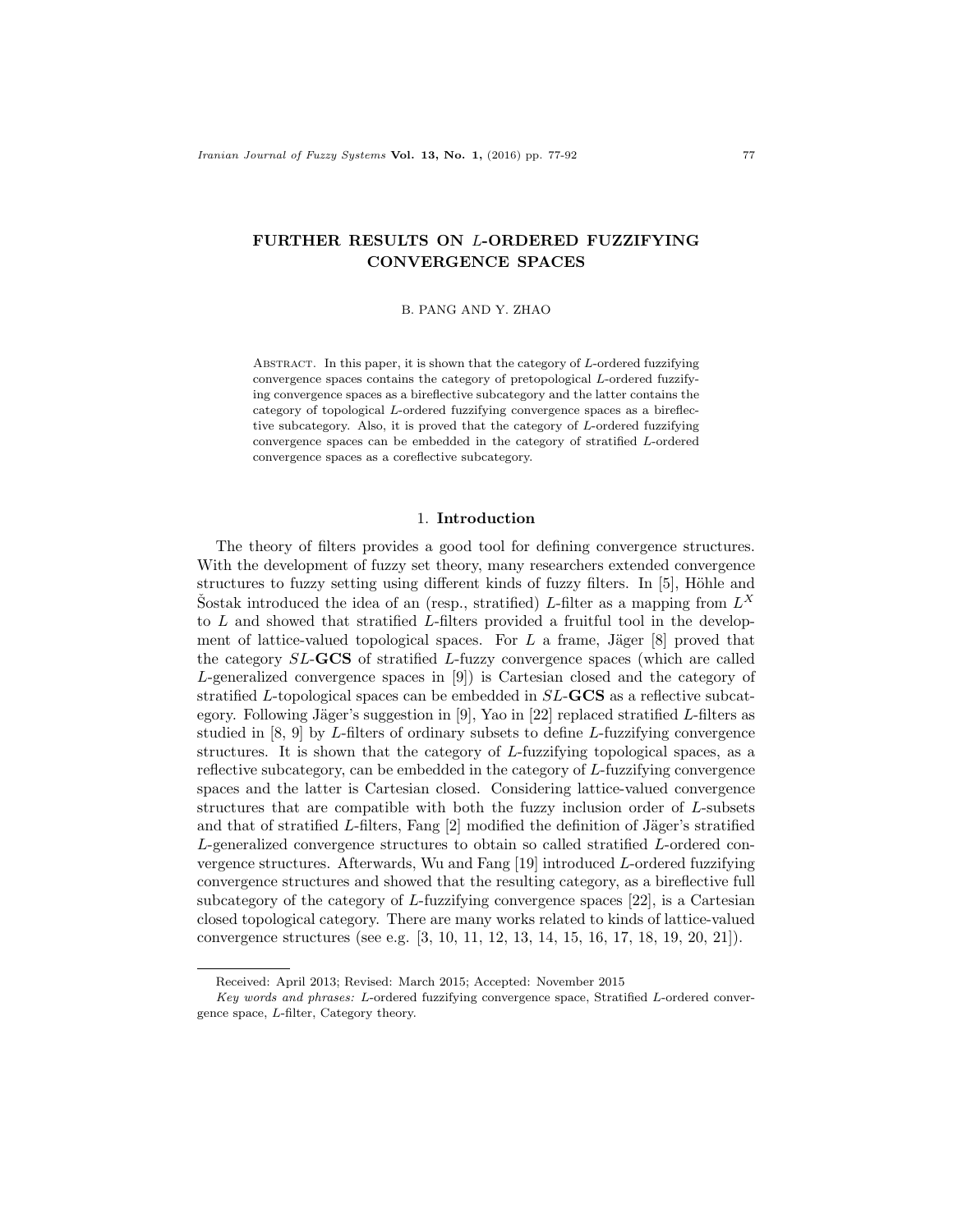In this paper, our purpose is twofold. Firstly, we study the relations among L-ordered fuzzifying convergence spaces, pretopological and topological L-ordered fuzzifying convergence spaces in the categorical sense. Secondly, we discuss the relations between L-ordered fuzzifying convergence spaces and stratified L-ordered convergence spaces.

### 2. Preliminaries

In this paper we consider complete lattices  $L$  where finite meets is distributive over arbitrary joins, i.e.,

$$
a \wedge \bigvee_{i \in I} b_i = \bigvee_{i \in I} (a \wedge b_i) \tag{ID}
$$

holds for all  $a, b_i \in L$   $(i \in I)$ . These lattices are called *complete Heyting algebras* (or frames): The bottom (resp. top) element of L is denoted by  $\perp$  (resp. T). We can then define a residual implication by

$$
a \to b = \bigvee \{c \in L : a \wedge c \leqslant b\}.
$$

We will often use, without explicitly mentioning, the following properties of the residual implication.

**Lemma 2.1.** [6] Let L be a complete Heyting algebra. The following holds:

 $(H1) \top \rightarrow a = a.$ (H2)  $a \leqslant b$  if and only if  $a \to b = \top$ . (H3)  $(a \rightarrow b) \rightarrow b \geq a$ . (H4)  $(a \wedge b) \rightarrow (a \wedge c) \geq b \rightarrow c$ . (H5)  $a \to \bigwedge_{j \in J} a_j = \bigwedge_{j \in J} (a \to a_j)$ , hence  $a \to b \leq a \to c$  whenever  $b \leq c$ . (H6)  $\bigvee_{j\in J}a_j\to b=\bigwedge_{j\in J}(a_j\to b),$  hence  $a\to c\geq b\to c$  whenever  $a\leq b$ .

For a nonempty set  $X, L^X$  denotes the set of all L-subsets on X. The smallest element and the largest element in  $L^X$  are denoted by  $\perp$  and  $\perp$ , respectively. Let  $f: X \to Y$  be a mapping. Define  $f \to L^X \to L^Y$  and  $f \to L^Y \to L^X$  by  $f^{\rightarrow}(A)(y) = \bigvee_{f(x)=y} A(x)$  for  $A \in L^X$  and  $y \in Y$ , and  $f^{\leftarrow}(B) = B \circ f$  for  $B \in L^Y$ , respectively. In order to distinguish  $L$ -subsets and ordinary subsets, we usually denote L-subsets by  $A, B, C, D$  and denote ordinary subsets by  $U, V, W$ .

**Definition 2.2.** [2] The mapping  $S(-, -): L^X \times L^X \to L$  defined by

$$
\forall A, B \in L^X, \quad \mathcal{S}(A, B) = \bigwedge_{x \in X} \left( A(x) \to B(x) \right)
$$

is called the fuzzy inclusion order of L-subsets.

**Definition 2.3.** [6] A mapping  $\mathcal{F}: 2^X \to L$  is called an *L*-filter of ordinary subsets on  $X$  if it satisfies

- $(F1) \mathcal{F}(\emptyset) = \bot, \mathcal{F}(X) = \top;$
- (F2)  $U \subseteq V \Rightarrow \mathcal{F}(U) \leq \mathcal{F}(V);$
- (F3)  $\mathcal{F}(U \cap V) \geq \mathcal{F}(U) \wedge \mathcal{F}(V)$ .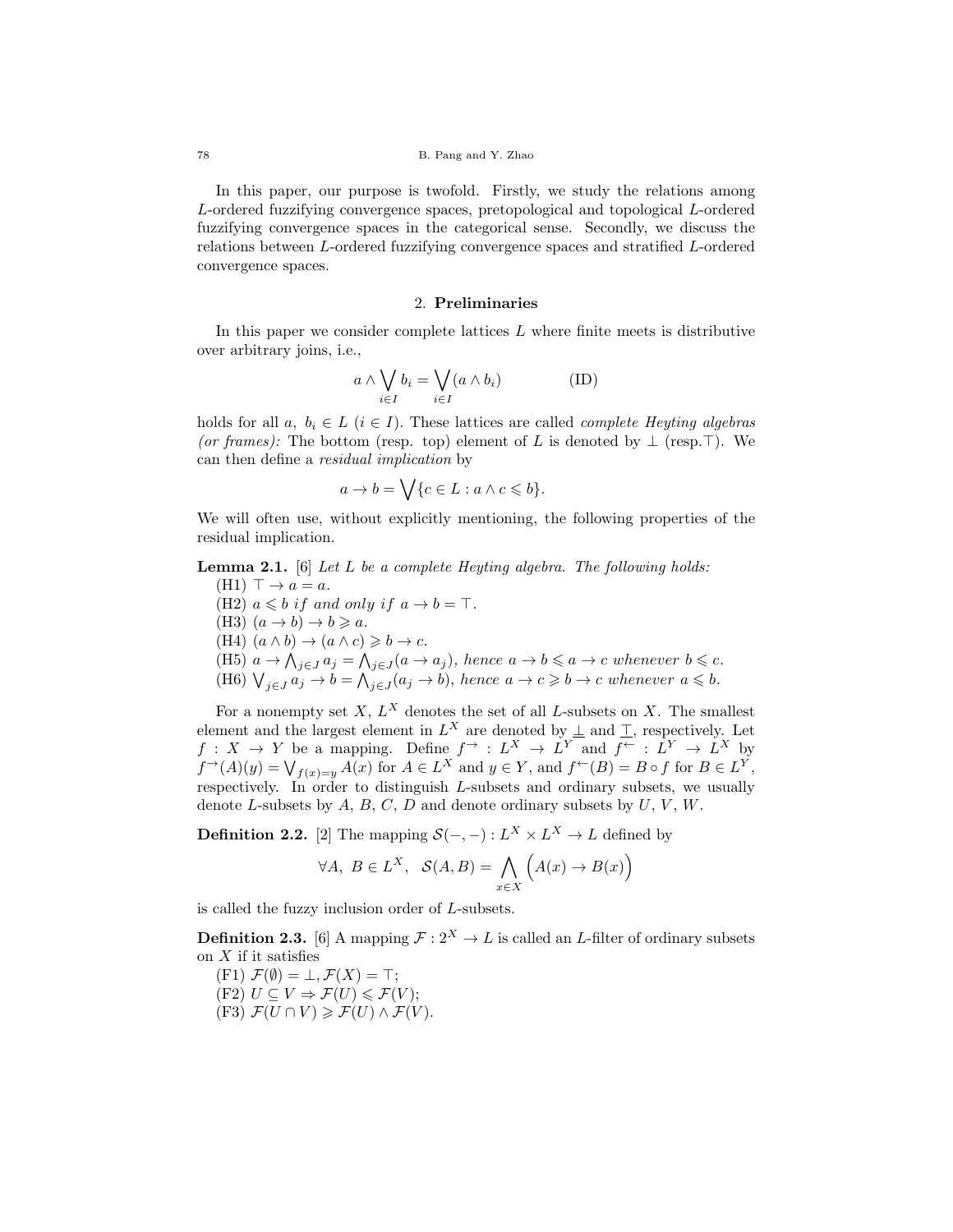The family of all L-filters of ordinary subsets on X will be denoted by  $\mathcal{F}_L(X)$ . For every  $x \in X$ ,  $\dot{x} \in \mathcal{F}_L(X)$  is defined by  $\forall U \in 2^X$ ,  $\dot{x}(U) = \top$  for all  $x \in U$ , and  $\dot{x}(U) = \perp$  for all  $x \notin U$ .

Let  $f: X \to Y$  be a mapping. For  $U \in 2^Y$ , the set  $\{x \in X \mid f(x) \in U\}$  is denoted by  $f^{-1}(U)$ . Moreover, for each  $\mathcal{F} \in \mathcal{F}_L(X)$ , the mapping  $f^{\Rightarrow}(\mathcal{F}) : 2^Y \to L$ defined by  $\forall U \in 2^Y$ ,  $f \Rightarrow (\mathcal{F})(U) = \mathcal{F}(f^{-1}(U))$  is an L-filter of ordinary subsets on Y and is called the image of  $\mathcal F$  under f.

Definition 2.4. [22] A mapping

$$
\lim : \mathcal{F}_L(X) \to L^X, \ \mathcal{F} \mapsto \lim \mathcal{F}
$$

subjects to the conditions

 $(LYC1) \forall x \in X$ ,  $\lim \dot{x}(x) = \top;$ 

 $(LYC2) \forall \mathcal{F}, \mathcal{G} \in \mathcal{F}_L(X), \ \mathcal{F} \leq \mathcal{G} \Rightarrow \forall x \in X, \lim \mathcal{F}(x) \leq \lim \mathcal{G}(x),$ 

is called an L-fuzzifying convergence structure on  $X$ , and the pair  $(X, \lim)$  an Lfuzzifying convergence space.

A mapping  $f : X \to Y$  between L-fuzzifying convergence spaces  $(X, \text{lim}^X)$ and  $(Y, \lim^Y)$  is called continuous if for all  $\mathcal{F} \in \mathcal{F}_L(X)$ ,  $x \in X$ ,  $\lim^X \mathcal{F}(x) \leq$  $\lim^{Y} f \to (\mathcal{F})(f(x))$ . The category of L-fuzzifying convergence spaces and continuous mappings is denoted by L-FYC.

Let  $S_{\mathcal{F}}$  denote the fuzzy inclusion order on  $\mathcal{F}_L(X)$ , i.e., for any  $\mathcal{F}, \mathcal{G} \in \mathcal{F}_L(X)$ ,

$$
\mathcal{S}_{\mathcal{F}}(\mathcal{F},\mathcal{G})=\bigwedge_{U\in 2^X}\Big(\mathcal{F}(U)\to \mathcal{G}(U)\Big).
$$

Then we have the following definition.

**Definition 2.5.** [19] An L-fuzzifying convergence structure  $\lim : \mathcal{F}_L(X) \to L^X$ satisfying the following condition

$$
(\text{OLYC}) \quad \forall \mathcal{F}, \mathcal{G} \in \mathcal{F}_L(X), \ \mathcal{S}_{\mathcal{F}}(\mathcal{F}, \mathcal{G}) \leqslant \mathcal{S}(\lim \mathcal{F}, \lim \mathcal{G}),
$$

is called an L-ordered fuzzifying convergence structure, and the pair  $(X, \text{lim})$  an L-ordered fuzzifying convergence space.

A mapping  $f: X \to Y$  between L-ordered fuzzifying convergence spaces  $(X, \lim^X)$ and  $(Y, \lim^Y)$  is called continuous if for all  $\mathcal{F} \in \mathcal{F}_L(X)$ ,  $x \in X$ ,  $\lim^X \mathcal{F}(x) \leq$  $\lim^{Y} f^{\Rightarrow}(\mathcal{F})(f(x))$ . Obviously, the category L-**OFYC** consisting of L-ordered fuzzifying convergence spaces is a full subcategory of  $L$ - $\text{FYC}$ .

In [22],  $\mathcal{N}_{\text{lim}}^x$  is defined for an *L*-fuzzifying convergence space  $(X, \text{lim})$  by

$$
\forall U \in 2^X, \quad \mathcal{N}_{\lim}^x(U) = \bigwedge_{\mathcal{F} \in \mathcal{F}_L(X)} \Big( \lim \mathcal{F}(x) \to \mathcal{F}(U) \Big).
$$

Then  $\mathcal{N}_{\text{lim}}^x$  is an L-filter of ordinary subsets on X satisfying  $\mathcal{N}_{\text{lim}}^x \leq x$ . It is not difficult to see that this definition is an L-valued interpretation of  $: "U$  is a neighborhood of x iff U belongs to every filter converging to  $x$ ". Therefore, we call  $\mathcal{N}^x_{\text{lim}}$ the neighborhood  $L$ -filter of  $x$ .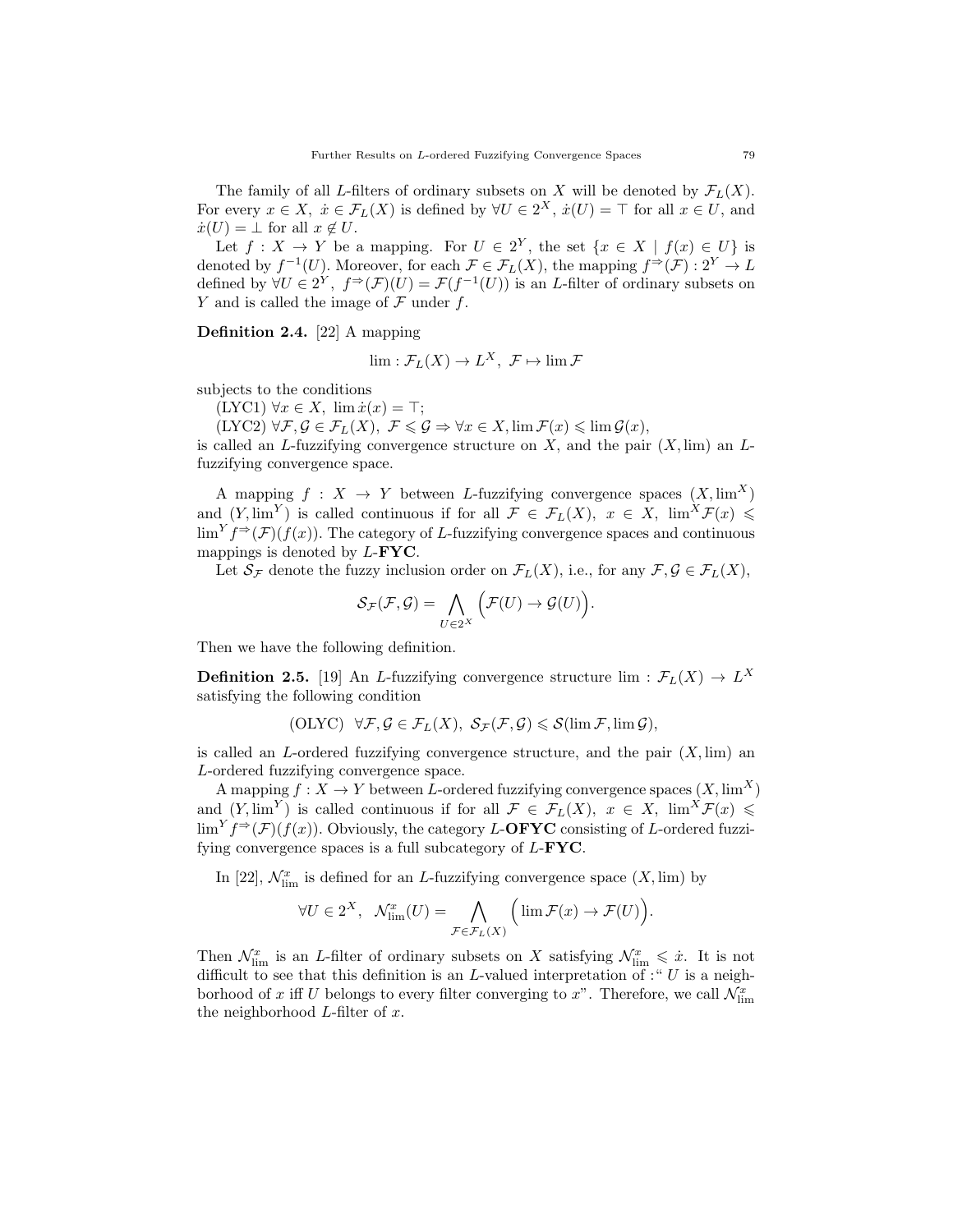**Definition 2.6.** [19] An L-ordered fuzzifying convergence space  $(X, \text{lim})$  is called pretopological if lim satiesfies

$$
(\mathrm{OLYPC})\quad\forall\mathcal{F}\in\mathcal{F}_L(X),\forall x\in X,\ \lim\mathcal{F}(x)=\mathcal{S}_{\mathcal{F}}(\mathcal{N}^x_{\mathrm{lim}},\mathcal{F}).
$$

It will be called topological if lim satisfies moreover,

$$
(\text{OLYTC}) \quad \forall U \in 2^X, \ \forall x \in X, \ \mathcal{N}_{\text{lim}}^x(U) = \bigvee_{x \in V \subseteq U} \bigwedge_{y \in V} \mathcal{N}_{\text{lim}}^y(V).
$$

The full subcategories of  $L$ -OFYC consisted of pretopological and topological  $L$ ordered fuzzifying convergence spaces are denoted by  $L$ -**OFYPC** and  $L$ -**OFYTC**, respectively.

**Definition 2.7.** [5] A mapping  $\mathscr{F}: L^X \to L$  is called a stratified L-filter on X if it satisfies

 $(LF1) \mathscr{F}(\perp) = \perp, \mathscr{F}(\perp) = \top;$  $(LF2)$   $A \leq B \Rightarrow \mathscr{F}(A) \leq \mathscr{F}(B);$  $(LF3) \mathscr{F}(A \wedge B) \geq \mathscr{F}(A) \wedge \mathscr{F}(B);$  $(LFs)$   $a \wedge \mathscr{F}(A) \leq \mathscr{F}(a \wedge A)$ .

The family of all stratified L-filters on X will be denoted by  $\mathscr{F}_{L}^{s}(X)$ . For every  $x \in X$ ,  $[x] \in \mathscr{F}_L^s(X)$  is defined by  $[x](A) = A(x)$  for all  $A \in L^X$ .

Definition 2.8. [8] A mapping

$$
Lim: \mathscr{F}_L^s(X) \to L^X, \ \mathscr{F} \mapsto Lim\mathscr{F}
$$

subjects to the conditions

 $(LGC1) \,\forall x \in X, \, Lim[x](x) = \top;$ 

 $(LGC2) \,\forall \mathscr{F}, \mathscr{G} \in \mathscr{F}_L(X), \,\, \mathscr{F} \leqslant \mathscr{G} \Rightarrow \forall x \in X, \, Lim\mathscr{F}(x) \leqslant Lim\mathscr{G}(x),$ is called a stratified L-generalized convergence structure on  $X$ , and the pair  $(X, Lim)$ a stratified L-generalized convergence space.

A mapping  $f : X \to Y$  between stratified L-generalized convergence spaces  $(X, Lim^X)$  and  $(Y, Lim^Y)$  is called continuous if for all  $\mathscr{F} \in \mathscr{F}_L^s(X)$  and  $x \in X$ ,  $Lim^X\mathscr{F}(x)\leqslant Lim^Yf^{\Rightarrow}(\mathscr{F})(f(x))$ . The category of stratified L-generalized convergence spaces and their continuous mappings is denoted by SL-GCS.

We can also define the fuzzy inclusion order  $S_{\mathscr{F}}$  on  $\mathscr{F}_{L}^{s}(X)$ , i.e., for any  $\mathscr{F}, \mathscr{G} \in$  $\mathscr{F}_L^s(X),$ 

$$
\mathcal{S}_{\mathscr{F}}(\mathscr{F},\mathscr{G}) = \bigwedge_{A \in L^X} \left( \mathscr{F}(A) \to \mathscr{G}(A) \right).
$$

**Definition 2.9.** [2] A stratified *L*-generalized convergence structure  $Lim : \mathscr{F}_{L}^{s}(X)$  $\rightarrow$  L<sup>X</sup> satisfying the following condition

(OLGC)  $\forall \mathcal{F}, \mathcal{G} \in \mathcal{F}_L(X), \mathcal{S}_{\mathcal{F}}(\mathcal{F}, \mathcal{G}) \leq \mathcal{S}(Lim\mathcal{F}, Lim\mathcal{G}),$ 

is called an L-ordered convergence structure, and the pair  $(X, Lim)$  a stratified L-ordered convergence space.

A mapping  $f: X \to Y$  between stratified L-ordered convergence spaces  $(X, Lim^X)$ and  $(Y, Lim^Y)$  is called continuous if for all  $\mathscr{F} \in \mathscr{F}_{L}^{s}(X), x \in X$ ,  $\lim^X \mathscr{F}(x) \leq$  $\lim^{Y} f^{\Rightarrow}(\mathscr{F})(f(x))$ . The category of stratified L-ordered convergence spaces and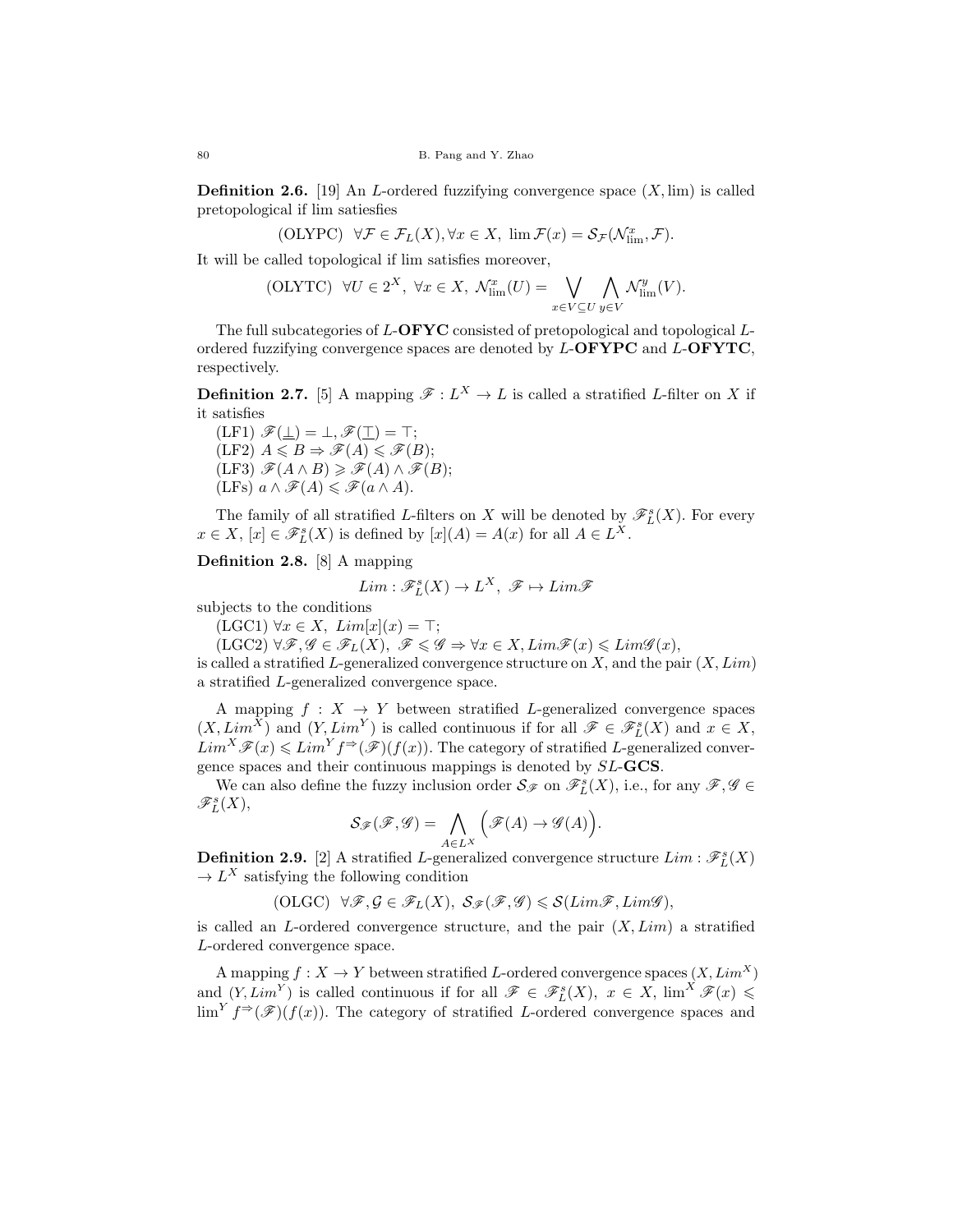continuous mappings is denoted by  $SL-**OGCS**$ . It is easy to check that the category SL-OGCS is a full subcategory of SL-GCS.

In order to avoid confusion, we repeat some notations for emphasis. The family of all L-filters of ordinary subsets on X is denoted by  $\mathcal{F}_L(X)$  and elements in  $\mathcal{F}_L(X)$ are denoted by F, G and H. The fuzzy inclusion order on  $\mathcal{F}_L(X)$  is denoted by  $\mathcal{S}_{\mathcal{F}}$ . Similarly, the family of all stratified L-filters on X is denoted by  $\mathscr{F}_{L}^{s}(X)$  and elements in  $\mathscr{F}_{L}^{s}(X)$  are denoted by  $\mathscr{F}, \mathscr{G}$  and  $\mathscr{H}$ . The fuzzy inclusion order on  $\mathscr{F}_{L}^{s}(X)$  is denoted by  $\mathcal{S}_{\mathscr{F}}$ .

**Definition 2.10.** [Adámek et al. [1]] (1) Let **B** be a category and E be a class of B-bimorphisms.

(1) A full subcategory  $\bf{A}$  of  $\bf{B}$  is called bireflective in  $\bf{B}$  provided that each **B**-object has an A-reflection arrow in  $E$  as a bimorphism. This means that, for any **B**-object B, there exists an **A**-reflection bimorphism  $r : B \to A$  from B to an **A**-object A with the following universal property: for any morphism  $f : B \to A'$ from B into some **A**-object A', there exists a unique **A**-morphism  $f' : A \to A'$  such that  $f' \circ r = f$ .

(2) A full subcategory  $\bf{A}$  of  $\bf{B}$  is called bicoreflective in  $\bf{B}$  provided that each **B**-object has an A-coreflection arrow in  $E$  as a bimorphism. This means that, for any **B**-object B, there exists an A-reflection bimorphism  $c : A \rightarrow B$  from A to an **B**-object B with the following universal property: for any morphism  $f : A' \rightarrow B$ from A' into some **B**-object B, there exists a unique **A**-morphism  $f' : A' \to A$  such that  $c \circ f' = f$ .

The class of objects of a category  $\bf{A}$  is denoted by  $|\bf{A}|$ . For more notions related to category theory we refer to [1].

## 3. Relations Between Stratified L-filters and L-filters of Ordinary Subsets

In [4], the authors discussed the relations between stratified  $L$ -filters and  $L$ -filters of ordinary subsets (under the name "generalised filters") in the case that  $L$  is a GL-Monoid. In this section, we will further study these relations based on a frame L. We will give two ways of transformations between them and show that they are equivalent.

**Lemma 3.1.** Let  $\mathcal{F} \in \mathcal{F}_L(X)$  and define  $\mathcal{F}^{\mathcal{F}} : L^X \to L$  as follows:

$$
\forall A \in L^X, \quad \mathscr{F}^{\mathcal{F}}(A) = \bigvee_{a \in L} a \wedge \mathcal{F}(A_{[a]}),
$$

where  $A_{[a]} = \{x \mid A(x) \geqslant a\}$ . Then

(1) 
$$
\mathscr{F}^{\mathcal{F}} \in \mathscr{F}_L^s(X)
$$
.  
\n(2)  $\mathscr{F}^{\dot{x}} = [x]$ .  
\n(3)  $\mathscr{F}^{\mathcal{F} \wedge \mathcal{G}} = \mathscr{F}^{\mathcal{F}} \wedge \mathscr{F}^{\mathcal{G}}$ .  
\n(4)  $f^{\Rightarrow}(\mathscr{F}^{\mathcal{F}}) = \mathscr{F}^{f^{\Rightarrow}(\mathcal{F})}$ .

Proof. (1) Refer to Theorem 4.3 in [4].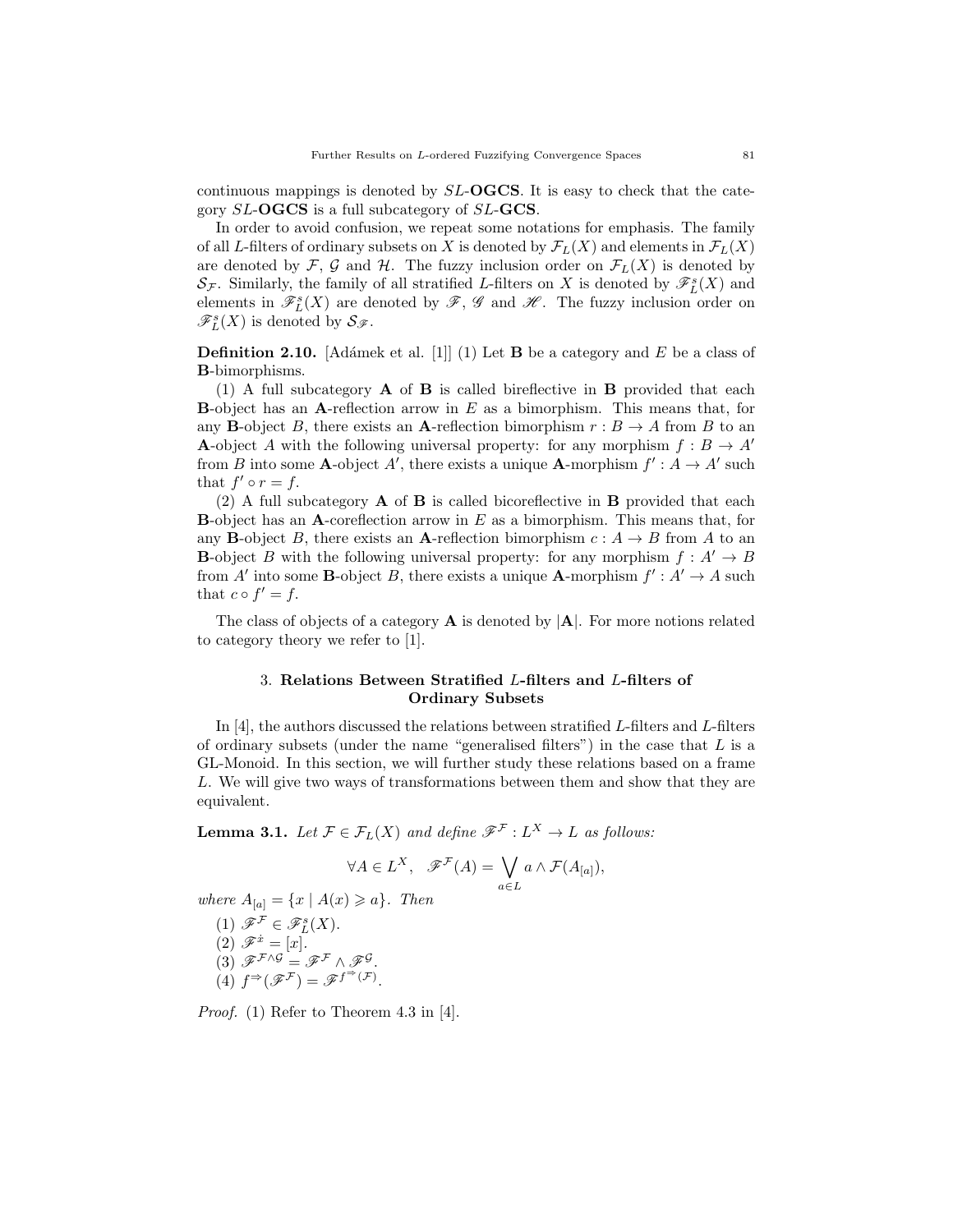(2) Take any  $A \in L^X$ . Then

$$
\mathscr{F}^{\dot{x}}(A) = \bigvee_{a \in L} a \wedge \dot{x}(A_{[a]}) = \bigvee \{a \mid A(x) \geq a\} = A(x) = [x](A).
$$

(3) From the definition of  $\mathscr{F}^{\mathcal{F}}$ , we have  $\mathscr{F}^{\mathcal{F}} \leq \mathscr{F}^{\mathcal{G}}$  whenever  $\mathcal{F} \leq \mathcal{G}$ . Hence,  $\mathscr{F}^{\mathcal{F} \wedge \mathcal{G}} \leqslant \mathscr{F}^{\mathcal{F}} \wedge \mathscr{F}^{\mathcal{G}}$ . Further, we have

$$
\mathscr{F}^{\mathcal{F}} \wedge \mathscr{F}^{\mathcal{G}}(A) = \left(\bigvee_{a \in L} a \wedge \mathcal{F}(A_{[a]})\right) \wedge \left(\bigvee_{b \in L} b \wedge \mathcal{G}(A_{[b]})\right)
$$
  
\n
$$
= \bigvee_{a \in L} \bigvee_{b \in L} a \wedge \mathcal{F}(A_{[a]}) \wedge b \wedge \mathcal{G}(A_{[b]}) \quad \text{(by (ID))}
$$
  
\n
$$
= \bigvee_{a \in L} \bigvee_{b \in L} a \wedge b \wedge \mathcal{F}(A_{[a]}) \wedge \mathcal{G}(A_{[b]})
$$
  
\n
$$
\leq \bigvee_{a \in L} \bigvee_{b \in L} a \wedge b \wedge \mathcal{F}(A_{[a \wedge b]}) \wedge \mathcal{G}(A_{[a \wedge b]})
$$
  
\n
$$
\leq \bigvee_{a \in L} b \in L
$$
  
\n
$$
\leq \bigvee_{c \in L} c \wedge (\mathcal{F} \wedge \mathcal{G})(A_{[c]})
$$
  
\n
$$
= \mathscr{F}^{\mathcal{F} \wedge \mathcal{G}}(A).
$$

Therefore,  $\mathscr{F}^{\mathcal{F} \wedge \mathcal{G}} = \mathscr{F}^{\mathcal{F}} \wedge \mathscr{F}^{\mathcal{G}}$ .

(4) For each  $A \in L^Y$ , we have

$$
f^{\Rightarrow}(\mathscr{F}^{\mathcal{F}})(A) = \mathscr{F}^{\mathcal{F}}(f^{\leftarrow}(A))
$$
  
\n
$$
= \bigvee_{a \in L} a \wedge \mathcal{F}((f^{\leftarrow}(A))_{[a]})
$$
  
\n
$$
= \bigvee_{a \in L} a \wedge \mathcal{F}(f^{-1}(A_{[a]}))
$$
  
\n
$$
= \bigvee_{a \in L} a \wedge f^{\Rightarrow}(\mathcal{F})(A_{[a]})
$$
  
\n
$$
= \mathscr{F}^{f^{\Rightarrow}(\mathcal{F})}(A),
$$

where the third equality holds by the following fact

$$
x \in (f^{\leftarrow}(A))_{[a]} \Leftrightarrow f^{\leftarrow}(A)(x) \geq a
$$
  

$$
\Leftrightarrow A(f(x)) \geq a
$$
  

$$
\Leftrightarrow f(x) \in A_{[a]} \Leftrightarrow x \in f^{-1}(A_{[a]}).
$$

 $\Box$ 

**Corollary 3.2.** Let F,  $\mathcal{G} \in \mathcal{F}_L(X)$  and  $\mathcal{F} \leq \mathcal{G}$ . Then  $\mathcal{F}^{\mathcal{F}} \leq \mathcal{F}^{\mathcal{G}}$ . **Lemma 3.3.** Let  $\mathscr{F} \in \mathscr{F}_L^s(X)$  and define  $\mathcal{F}^{\mathscr{F}} : 2^X \to L$  as follows:  $\forall U \in 2^X, \quad \mathcal{F}^{\mathscr{F}}(U) = \mathscr{F}(\chi_U),$ 

where  $\chi_U$  denotes the characteristic function of U. Then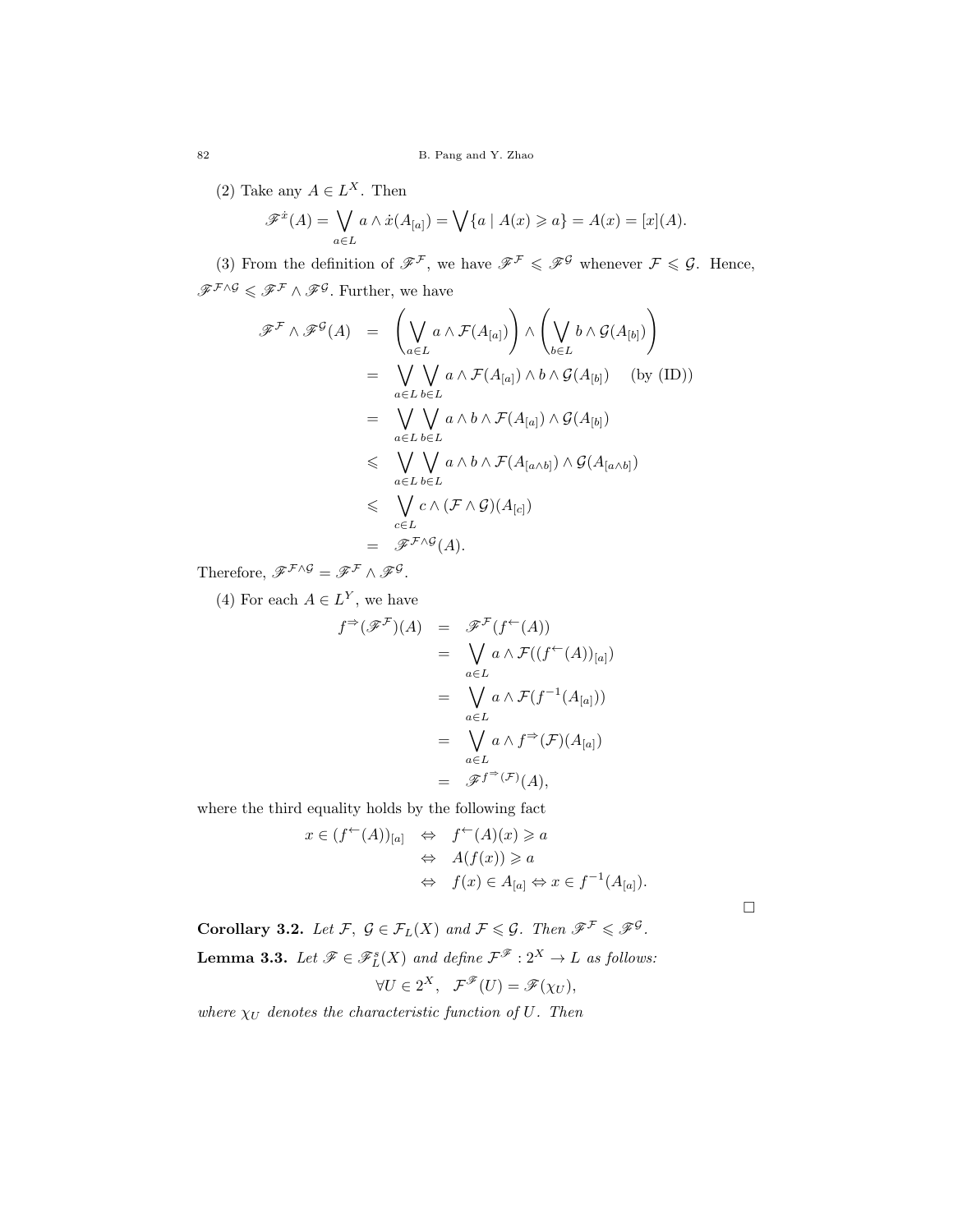(1)  $\mathcal{F}^{\mathscr{F}} \in \mathcal{F}_L(X)$ . (2)  $\mathcal{F}^{[x]} = \dot{x}$ . (3)  $\mathcal{F}^{\mathscr{F} \wedge \mathscr{G}} = \mathcal{F}^{\mathscr{F}} \wedge \mathcal{F}^{\mathscr{G}}$ . (4)  $f^{\Rightarrow}(\mathcal{F}^{\mathscr{F}})=\mathcal{F}^{f^{\Rightarrow}(\mathscr{F})}.$ 

Proof. (1)Refer to Theorem 4.3 in [4].

- (2)  $\forall U \in 2^X$ ,  $\mathcal{F}^{[x]}(U) = [x](\chi_U) = \chi_U(x) = \dot{x}(U)$ .
- (3)  $\mathcal{F}^{\mathscr{F} \wedge \mathscr{G}}(U) = (\mathscr{F} \wedge \mathscr{G})(\chi_U) = \mathscr{F}(\chi_U) \wedge \mathscr{G}(\chi_U) = \mathcal{F}^{\mathscr{F}}(U) \wedge \mathcal{F}^{\mathscr{G}}(U).$
- (4) Take any  $U \in 2^X$ . Then

$$
f^{\Rightarrow}(\mathcal{F}^{\mathscr{F}})(U) = \mathcal{F}^{\mathscr{F}}(f^{-1}(U)) = \mathscr{F}(\chi_{f^{-1}(U)})
$$
  
=  $\mathscr{F}(f^{\leftarrow}(\chi_U)) = f^{\Rightarrow}(\mathscr{F})(\chi_U) = \mathcal{F}^{f^{\Rightarrow}(\mathscr{F})}(U).$ 

**Corollary 3.4.** Let  $\mathscr{F}, \mathscr{G} \in \mathscr{F}_L^s(X)$  and  $\mathscr{F} \leq \mathscr{G}$ . Then  $\mathcal{F}^{\mathscr{F}} \leq \mathcal{F}^{\mathscr{G}}$ .

**Theorem 3.5.** If  $\mathcal{F} \in \mathcal{F}_L(X)$  and  $\mathcal{F} \in \mathcal{F}_L^s(X)$ , then  $\mathcal{F}^{\mathcal{F}^{\mathcal{F}}} = \mathcal{F}$  and  $\mathcal{F}^{\mathcal{F}^{\mathcal{F}}} \leq \mathcal{F}$ . *Proof.* We first show  $\mathcal{F}^{\mathcal{F}^{\mathcal{F}}} = \mathcal{F}$  as follows:

$$
\mathcal{F}^{\mathscr{F}^{\mathcal{F}}}(U) = \mathscr{F}^{\mathcal{F}}(\chi_{U}) = \bigvee_{a \in L} a \wedge \mathcal{F}((\chi_{U})_{[a]}) = \bigvee_{a \in L \setminus \{\perp\}} a \wedge \mathcal{F}(U) = \mathcal{F}(U).
$$

The inequality  $\mathscr{F}^{\mathscr{F}^{\mathscr{F}}} \leqslant \mathscr{F}$  is shown by

$$
\mathscr{F}^{\mathscr{F}}(A) = \bigvee_{a \in L} a \wedge \mathscr{F}^{\mathscr{F}}(A_{[a]})
$$
  
\n
$$
= \bigvee_{a \in L} a \wedge \mathscr{F}(\chi_{A_{[a]}})
$$
  
\n
$$
\leq \bigvee_{a \in L} \mathscr{F}(a \wedge \chi_{A_{[a]}}) \qquad \text{(by (LFs))}
$$
  
\n
$$
\leq \mathscr{F}(A),
$$

where the last inequality follows from  $a \wedge \chi_{A_{[a]}} \leqslant A$  for all  $a \in L$ .

About the transformation between stratified L-filters and L-filters of ordinary subsets, there are some other ways, which will be shown in the sequel.<sup>1</sup>

In general topology, there is a conclusion with respect to classical filters that for a classical filter **F** on X,  $U \subseteq X$  is an element of **F** iff there exists  $B \in \mathbf{F}$  such that  $B \subseteq A$ . We now apply this conclusion to the transformation between stratified L-filters and L-filters of ordinary subsets.

**Theorem 3.6.** Let  $\mathcal{F} \in \mathcal{F}_L(X)$  and define  $\mathcal{F}_{\mathcal{F}} : L^X \to L$  as follows:

$$
\forall A \in L^X, \ \mathscr{F}_{\mathcal{F}}(A) = \bigvee_{U \subseteq X} \left( \mathcal{F}(U) \wedge \left( \bigwedge_{x \in U} A(x) \right) \right) = \bigvee_{U \subseteq X} \bigwedge_{x \in U} \mathcal{F}(U) \wedge A(x).
$$
  
Then  $\mathscr{F}_{\mathcal{F}} \in \mathscr{F}_{L}^s(X)$  and  $\mathscr{F}_{\mathcal{F}} = \mathscr{F}^{\mathcal{F}}.$ 

 $\Box$ 

<sup>&</sup>lt;sup>1</sup>The following conclusions are suggested by one of the anonymous reviewers.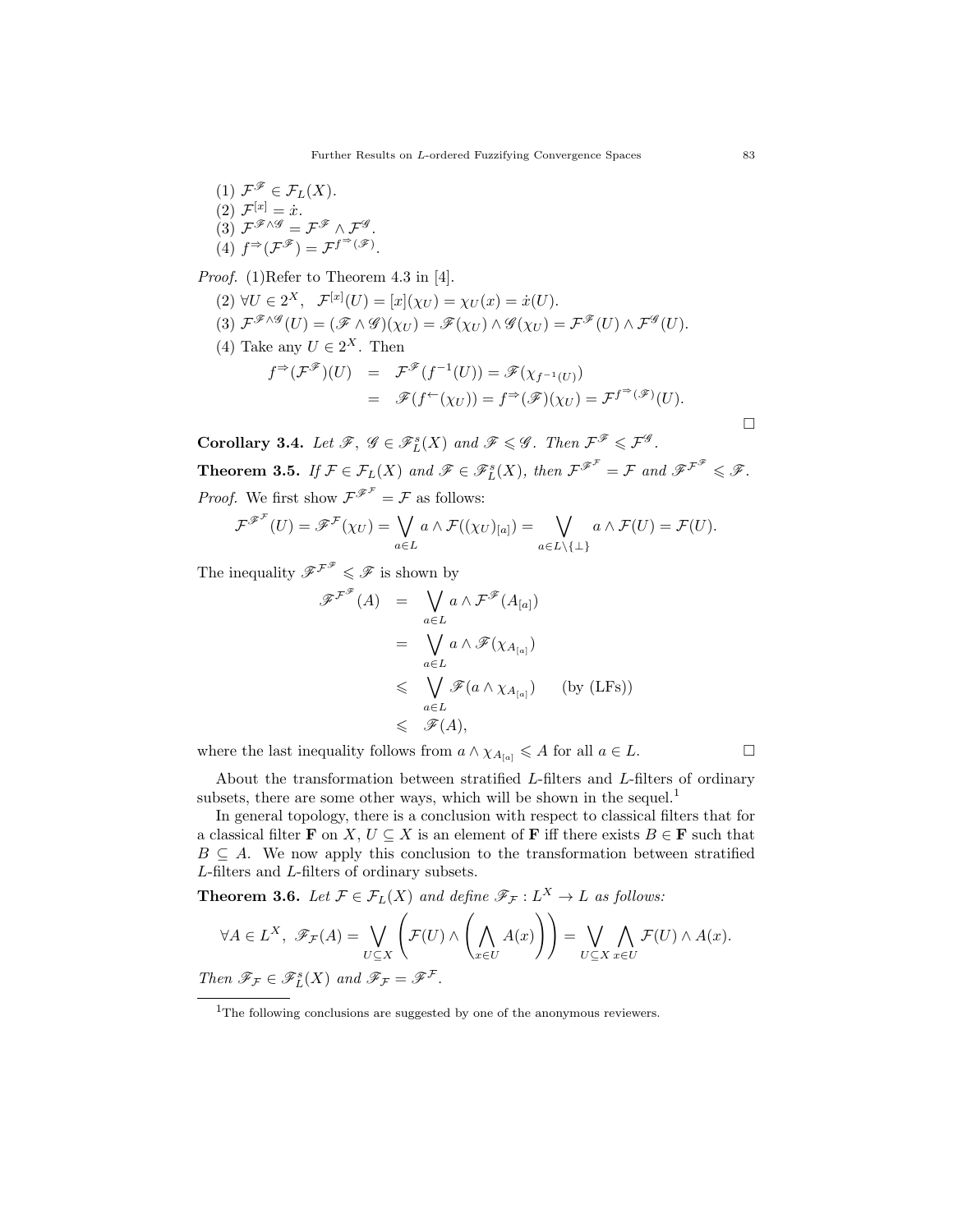*Proof.* We need only show that  $\mathscr{F}_{\mathcal{F}}(A) = \mathscr{F}^{\mathcal{F}}(A)$  for all  $A \in L^X$ . On one hand, for each  $a \in L$ , take  $U = A_{[a]}$ . Then  $\overline{1}$  $\overline{1}$ 

$$
\mathscr{F}_{\mathcal{F}}(A) = \bigvee_{U \subseteq X} \left( \mathcal{F}(U) \wedge \left( \bigwedge_{x \in U} A(x) \right) \right)
$$
  
\n
$$
\geq \mathcal{F}(A_{[a]}) \wedge \bigwedge_{x \in A_{[a]}} A(x)
$$
  
\n
$$
= \mathcal{F}(A_{[a]}) \wedge \bigwedge_{A(x) \geq a} A(x)
$$
  
\n
$$
\geq a \wedge \mathcal{F}(A_{[a]}).
$$

From the arbitrariness of a, we obtain

$$
\mathscr{F}_{\mathcal{F}}(A) \geqslant \bigvee_{a \in L} a \wedge \mathcal{F}(A_{[a]}) = \mathscr{F}^{\mathcal{F}}(A).
$$

On the other hand, for each  $U \subseteq X$ , let  $b = \bigwedge_{x \in U} A(x)$ . Then  $A(x) \geq b$  for all  $x \in U$ , i.e.,  $U \subseteq A_{[b]}$ . This implies that

$$
b \wedge \mathcal{F}(U) \leqslant b \wedge \mathcal{F}(A_{[b]}) \leqslant \bigvee_{a \in L} a \wedge \mathcal{F}(A_{[a]}).
$$

From the arbitrariness of  $U$ , we have

$$
\mathscr{F}_{\mathcal{F}}(A) = \bigvee_{U \subseteq X} b \wedge \mathcal{F}(U) \leq \bigvee_{a \in L} a \wedge \mathcal{F}(A_{[a]}) = \mathscr{F}^{\mathcal{F}}(A).
$$

Therefore,  $\mathscr{F}_{\mathcal{F}}(A) = \mathscr{F}^{\mathcal{F}}(A)$ , as desired.

**Remark 3.7.** In fact, the definition  $\mathcal{F}_{\mathcal{F}}$  is a lattice-valued extension of the transformation of a stratified  $L$ -filter from a classical filter  $\bf{F}$  in [7] that

$$
\mathscr{F}_{\mathbf{F}}(A) = \bigvee_{U \in \mathbf{F}} \bigwedge_{x \in U} A(x).
$$

**Theorem 3.8.** Let  $\mathscr{F} \in \mathscr{F}_L^s(X)$  and define  $\mathcal{F}_{\mathscr{F}} : 2^X \to L$  as follows:

$$
\forall U \in 2^X, \ \mathcal{F}_{\mathscr{F}}(U) = \bigvee_{A \in L^X} \mathscr{F}(A) \wedge \mathcal{S}(A, \chi_U) = \bigvee_{A \in L^X} \bigwedge_{x \notin U} \mathscr{F}(A) \wedge (A(x) \to \bot),
$$

where  $\chi_U$  denotes the characterization function of U. Then  $\mathcal{F}_{\mathcal{F}} \in \mathcal{F}_L(X)$  and  $\mathcal{F}_{\mathscr{F}}=\mathcal{F}^{\mathscr{F}}$  .

*Proof.* It suffices to show that  $\mathcal{F}_{\mathcal{F}}(U) = \mathcal{F}^{\mathcal{F}}(U)$  for all  $U \in 2^X$ . This can be obtained by the following fact.

$$
\mathcal{F}_{\mathscr{F}}(U) = \bigvee_{A \in L^{X}} \mathscr{F}(A) \wedge \mathcal{S}(A, \chi_{U})
$$
\n
$$
\leq \bigvee_{A \in L^{X}} \mathscr{F}(\mathcal{S}(A, \chi_{U}) \wedge A) \quad \text{(by (LFs))}
$$
\n
$$
\leq \bigvee_{A \in L^{X}} \mathscr{F}(\chi_{U})
$$
\n
$$
= \mathscr{F}(\chi_{U})
$$
\n
$$
= \mathscr{F}(\chi_{U}) \wedge \mathcal{S}(\chi_{U}, \chi_{U})
$$
\n
$$
\leq \bigvee_{A \in L^{X}} \mathscr{F}(A) \wedge \mathcal{S}(A, \chi_{U})
$$
\n
$$
= \mathscr{F}_{\mathscr{F}}(U),
$$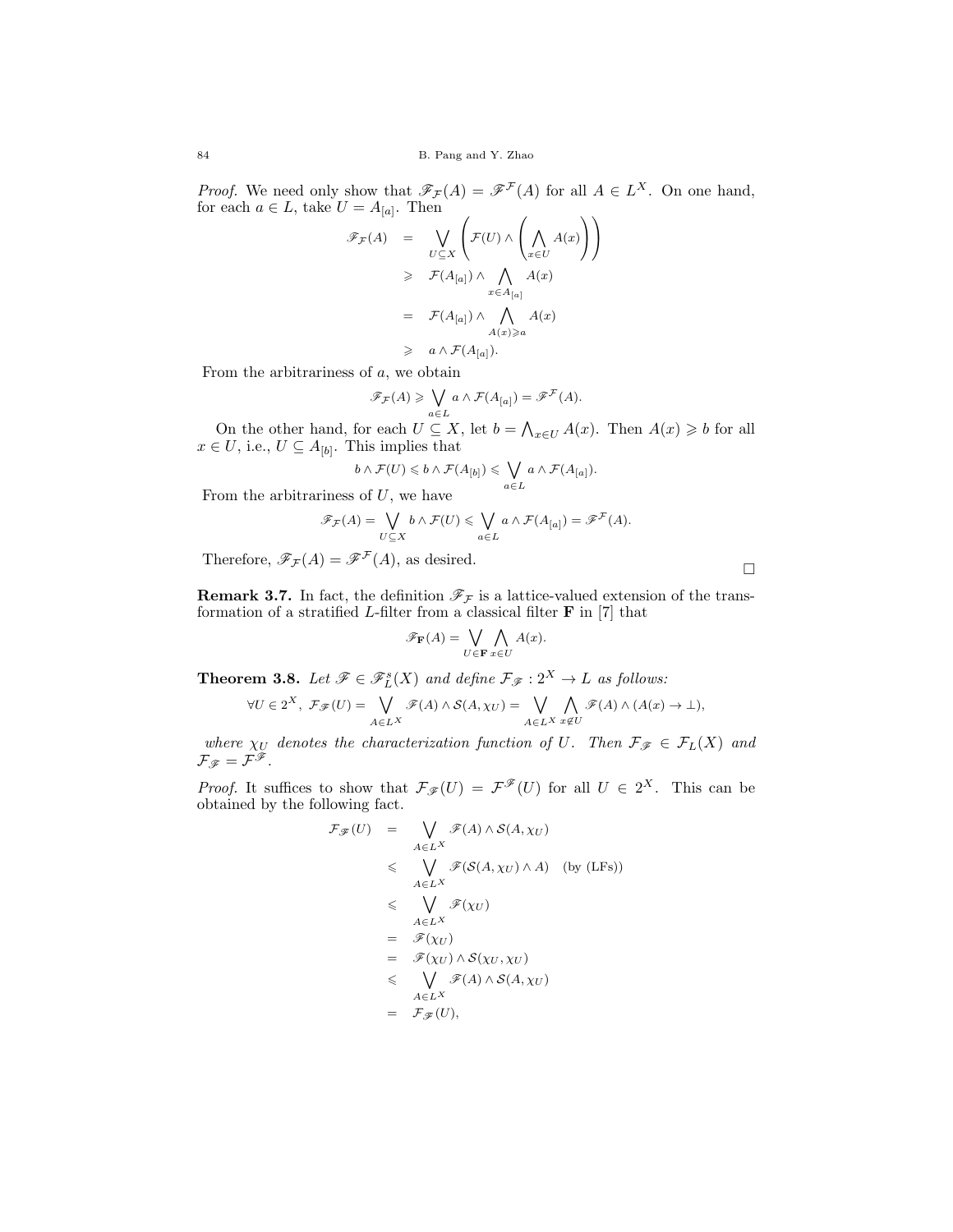where the second inequality holds since  $S(A, \chi_U) \wedge A \leq \chi_U$ . Hence,  $\mathcal{F}_{\mathscr{F}}(U) =$  $\mathscr{F}(\chi_U) = \mathcal{F}^{\mathscr{F}}(U)$ , as desired.

## 4. Relations Among L-OFYC, L-OFYPC and L-OFYTC

In this section, the relations among  $L$ -ordered fuzzifying convergence spaces, pretopological L-ordered fuzzifying convergence spaces and topological L-ordered fuzzifying convergence spaces are discussed in the categorical sense.

**Lemma 4.1.** Let  $(X, \lim_X)$ ,  $(Y, \lim_Y) \in L$ -**OFYPC**. Then  $f : (X, \lim_X) \to$  $(Y, \lim_{Y} )$  is continuous if  $\mathcal{N}_{\lim_{X}}^{x}(f^{-1}(U)) \geqslant \mathcal{N}_{\lim_{Y}}^{f(x)}$  $\mathcal{L}^{f(x)}(U)$  for each  $x \in X$  and  $U \in 2^Y$ .

*Proof.* Necessity. Since  $f : (X, \lim_X) \to (Y, \lim_Y)$  is continuous, we have

$$
\forall x \in X, \ \forall \mathcal{F} \in \mathcal{F}_L(X), \ \lim_X \mathcal{F}(x) \leqslant \lim_Y f^{\Rightarrow}(\mathcal{F})(f(x)).
$$

Then for each  $U \in 2^Y$ ,

$$
\mathcal{N}^x_{\lim_X} (f^{-1}(U)) = \bigwedge_{\mathcal{F} \in \mathcal{F}_L(X)} \left( \lim_X \mathcal{F}(x) \to \mathcal{F}(f^{-1}(U)) \right)
$$
  
\n
$$
\geq \bigwedge_{\mathcal{F} \in \mathcal{F}_L(X)} \left( \lim_Y f^{\Rightarrow} (\mathcal{F}) (f(x)) \to f^{\Rightarrow} (\mathcal{F}) (U) \right)
$$
  
\n
$$
\geq \bigwedge_{\mathcal{G} \in \mathcal{F}_L(Y)} \left( \lim_Y \mathcal{G}(f(x)) \to \mathcal{G}(U) \right)
$$
  
\n
$$
= \mathcal{N}^{f(x)}_{\lim_Y} (U).
$$

Sufficiency. Let  $\mathcal{F} \in \mathcal{F}_L(X)$  and  $x \in X$ . By (OLYPC) we find

$$
\lim_{V \to \infty} f^{\Rightarrow}(\mathcal{F})(f(x)) = \bigwedge_{U \in 2^Y} \left( \mathcal{N}_{\lim_{V}}^{f(x)}(U) \to f^{\Rightarrow}(\mathcal{F})(V) \right)
$$
  

$$
\geq \bigwedge_{U \in 2^Y} \left( \mathcal{N}_{\lim_{V \to \infty}}^{x} (f^{-1}(U)) \to \mathcal{F}(f^{-1}(U)) \right)
$$
  

$$
\geq \bigwedge_{V \in 2^X} \left( \mathcal{N}_{\lim_{V \to \infty}}^{x} (V) \to \mathcal{F}(V) \right)
$$
  

$$
= \lim_{V \to \infty} \mathcal{F}(x).
$$

This completes the proof.  $\Box$ 

Theorem 4.2. L-OFYPC is a bireflective subcategory of L-OFYC.

*Proof.* For an L-ordered fuzzifying convergence space  $(X, \text{lim})$ , define  $\lim^* : \mathcal{F}_L(X)$  $\rightarrow$  L<sup>X</sup> as follows:

$$
\lim^* \mathcal{F}(x) = \bigwedge_{U \in 2^X} \left( \mathcal{N}^x_{\lim}(U) \to \mathcal{F}(U) \right).
$$

Then we claim that  $id_X : (X, \text{lim}) \to (X, \text{lim}^*)$  is the L-**OFYPC**-bireflector. For this it suffices to prove:

- (1)  $(X, \lim^*)$  is a pretopological L-ordered fuzzifying convergence space.
- (2)  $id_X: (X, \text{lim}) \to (X, \text{lim}^*)$  is continuous.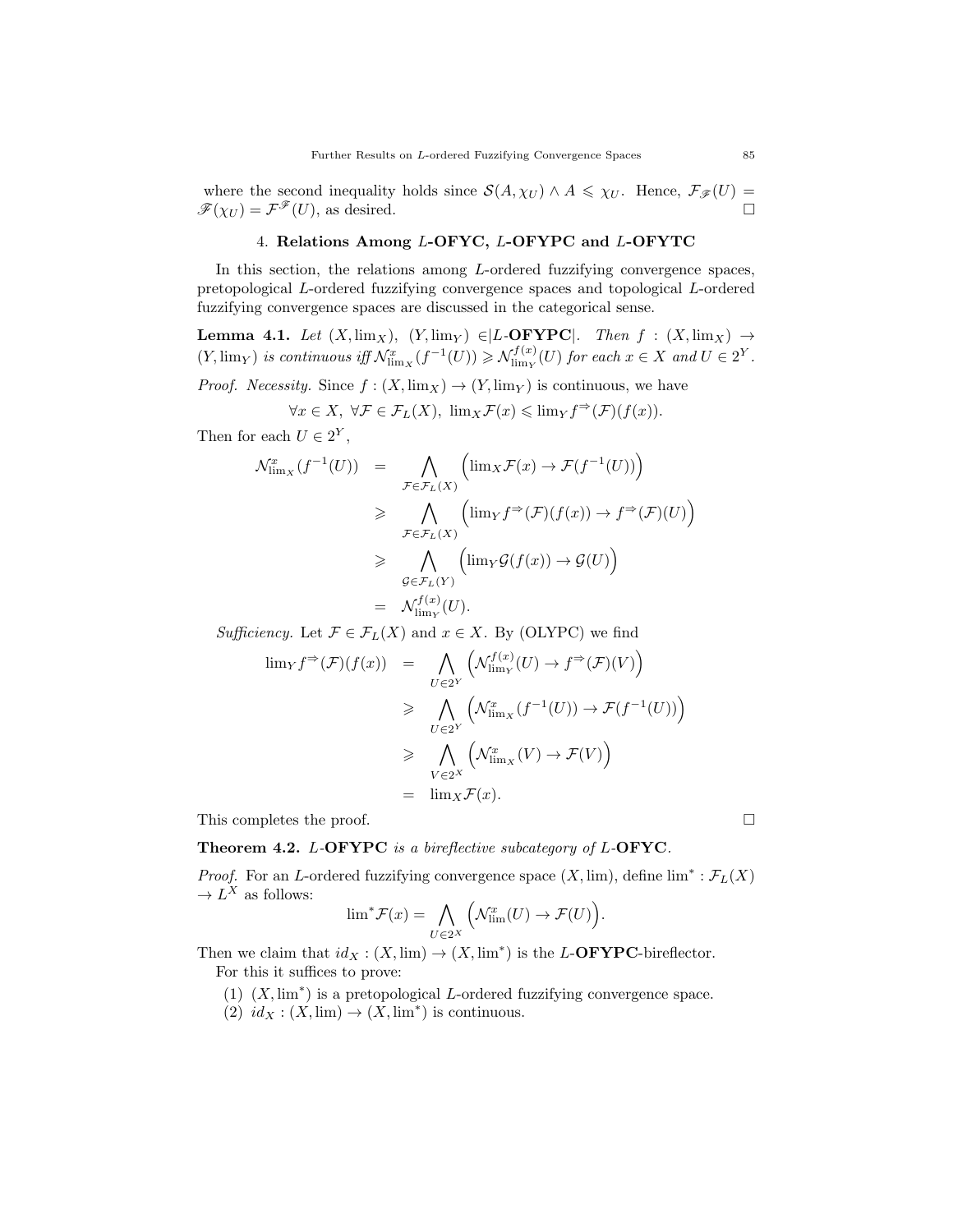(3) For each pretopological L-ordered fuzzifying convergence space  $(Y, \text{lim}_Y)$ and each mapping  $f : X \to Y$ , the continuity of  $f : (X, \text{lim}) \to (Y, \text{lim}_Y)$ implies the continuity of  $f : (X, \text{lim}^*) \to (Y, \text{lim}_Y)$ .

(1) (LYC1) follows immediately from  $\mathcal{N}_{\rm lim}^x \leqslant \dot{x}$  and (OLYC) is obvious. For the proof of (OLYPC) we first show that  $\mathcal{N}_{\text{lim}}^x = \mathcal{N}_{\text{lim}}^x$ . Let  $U \in 2^X$ . Then

$$
\mathcal{N}_{\lim^*}^x(U) = \bigwedge_{\mathcal{F} \in \mathcal{F}_L(X)} \left( \lim^* \mathcal{F}(x) \to \mathcal{F}(U) \right)
$$
  
\n
$$
= \bigwedge_{\mathcal{F} \in \mathcal{F}_L(X)} \left( \left( \bigwedge_{V \in 2^X} (\mathcal{N}_{\lim}^x(V) \to \mathcal{F}(V)) \right) \to \mathcal{F}(U) \right)
$$
  
\n
$$
\geq \bigwedge_{\mathcal{F} \in \mathcal{F}_L(X)} \left( (\mathcal{N}_{\lim}^x(U) \to \mathcal{F}(U)) \to \mathcal{F}(U) \right)
$$
  
\n
$$
\geq \bigwedge_{\mathcal{F} \in \mathcal{F}_L(X)} \left( (\mathcal{N}_{\lim}^x(U) \to \mathcal{F}(U)) \to \mathcal{F}(U) \right)
$$

On the other hand, we conclude from  $\lim^* \mathcal{N}_{\text{lim}}^x(x) = \top$  that

$$
\mathcal{N}_{\textrm{lim}^*}^{x}(U) \leqslant \textrm{lim}^*\mathcal{N}_{\textrm{lim}}^{x}(x) \rightarrow \mathcal{N}_{\textrm{lim}}^{x}(U) = \top \rightarrow \mathcal{N}_{\textrm{lim}}^{x}(U) = \mathcal{N}_{\textrm{lim}}^{x}(U).
$$

Hence  $\mathcal{N}_{\text{lim}^*}^x = \mathcal{N}_{\text{lim}}^x$ . Therefore

$$
\lim^* \mathcal{F}(x) = \bigwedge_{U \in 2^X} \left( \mathcal{N}_{\lim}^x(U) \to \mathcal{F}(U) \right) = \bigwedge_{U \in 2^X} \left( \mathcal{N}_{\lim^*}^x(U) \to \mathcal{F}(U) \right).
$$

This proves (OLYPC).

(2) From (1) we know  $\mathcal{N}_{\rm lim}^x = \mathcal{N}_{\rm lim^*}^x$ . By Lemma 4.1, we obtain  $id_X : (X, \rm lim) \rightarrow$  $(X, \text{lim}^*)$  is continuous.

(3) Since  $f : (X, \text{lim}) \to (Y, \text{lim}_Y)$  is continuous, by Lemma 4.1 and (1), we have

$$
\mathcal{N}_{\lim^{*}}^{x}(f^{-1}(U)) = \mathcal{N}_{\lim}^{x}(f^{-1}(U)) \geq \mathcal{N}_{\lim^{*}}^{f(x)}(U).
$$

The continuity of  $f : (X, \text{lim}^*) \to (Y, \text{lim}_Y)$  is proved.

Corollary 4.3. The category L-OFYPC is topological over Set.

**Lemma 4.4.** Let  $(X, \text{lim})$  be a pretopological L-ordered fuzzifying convergence space. Define  $\mathcal{N}_x^{\star}: 2^X \to L$  by

$$
\forall U \in 2^{\tilde{X}}, \ \mathcal{N}_x^{\star}(U) = \bigvee_{x \in V \subseteq U} \bigwedge_{y \in V} \mathcal{N}_{\text{lim}}^y(V).
$$

Then  $\mathcal{N}_x^{\star}(U) = \bigvee$  $x\in V\subseteq U$  $\wedge$ y∈V  $\mathcal{N}_y^*(V)$ .

*Proof.*  $\mathcal{N}_x^*(U) \geqslant \quad \bigvee$  $x ∈ V ⊆ U$  $\wedge$ y∈V  $\mathcal{N}_{y}^{\star}(V)$  is obvious. On the other hand, by the definition of  $\mathcal{N}_x^*$ , we have

$$
\bigvee_{x \in V \subseteq U} \bigwedge_{y \in V} \mathcal{N}_y^*(V) = \bigvee_{x \in V \subseteq U} \bigwedge_{y \in V} \bigvee_{y \in W \subseteq V} \bigwedge_{z \in W} \mathcal{N}_{\text{lim}}^*(W)
$$
\n
$$
\geq \bigvee_{x \in V \subseteq U} \bigwedge_{y \in V} \bigwedge_{z \in V} \mathcal{N}_{\text{lim}}^*(V)
$$
\n
$$
= \bigvee_{x \in V \subseteq U} \bigwedge_{z \in V} \mathcal{N}_{\text{lim}}^*(V)
$$
\n
$$
= \mathcal{N}_x^*(U).
$$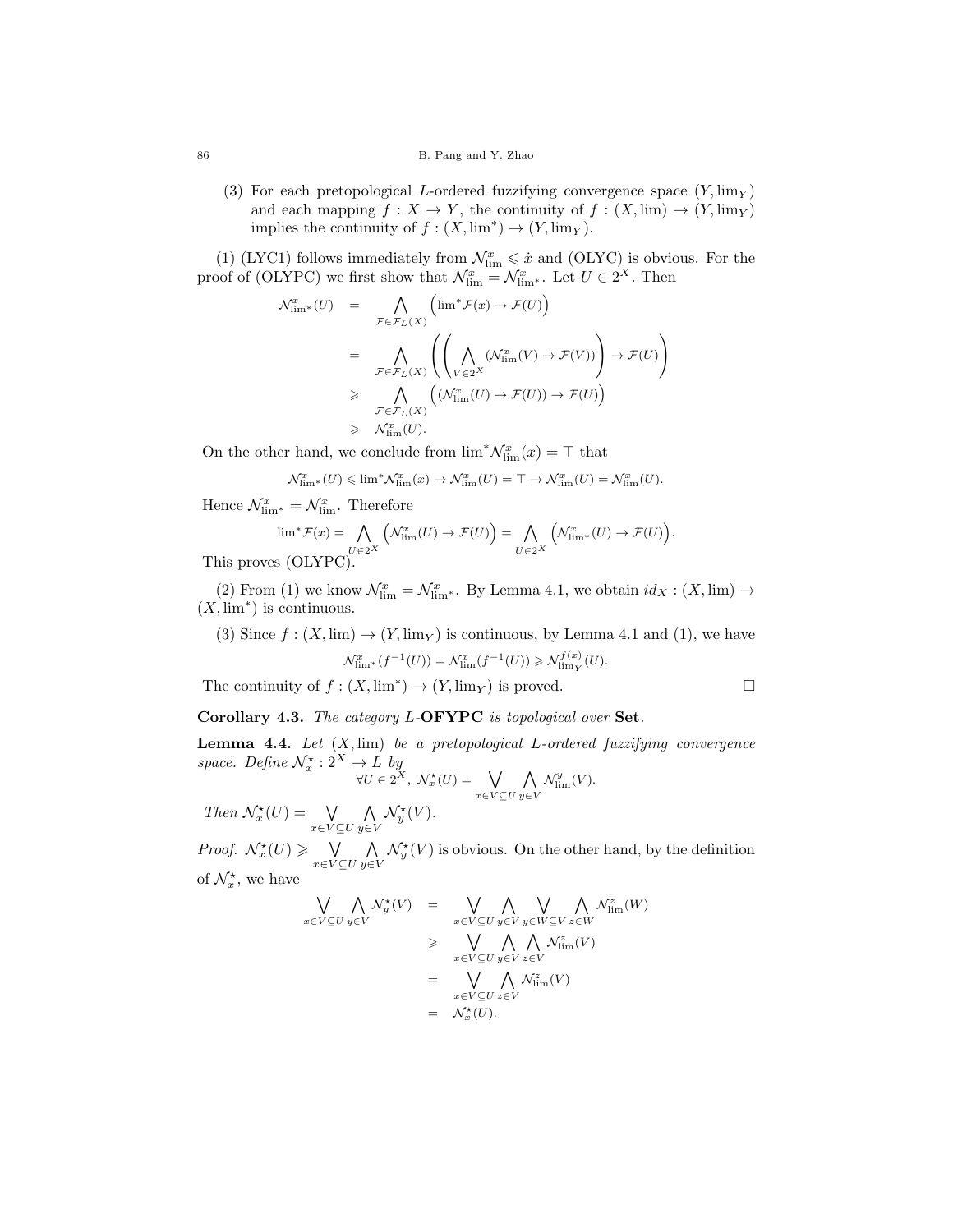Therefore 
$$
\mathcal{N}_x^{\star}(U) = \bigvee_{x \in V \subseteq U} \bigwedge_{y \in V} \mathcal{N}_y^{\star}(V)
$$
.

**Lemma 4.5.** Let  $(X, \text{lim})$  be a pretopological L-ordered fuzzifying convergence space. Then  $\lim^{\star}: \mathcal{F}_L(X) \to L^X$  defined by

$$
\forall \mathcal{F} \in \mathcal{F}_L(X), \ \forall x \in X, \ \lim^{\star} \mathcal{F}(x) = \bigwedge_{U \in 2^X} \left( \mathcal{N}_x^{\star}(U) \to \mathcal{F}(U) \right)
$$

is a topological L-ordered fuzzifying convergence structure on X.

*Proof.* (LYC1) We get from  $\mathcal{N}_x^{\star}(U) = \mathbb{V}$  $x\in V\subseteq U$  $\wedge$ y∈V  $\mathcal{N}_{\text{lim}}^y(V) \leq \mathcal{N}_{\text{lim}}^x(U) = \dot{x}(U)$  that  $\lim^{\star} \dot{x}(x) = \bigwedge$  $U\in 2^X$  $(\mathcal{N}_x^*(U) \to \dot{x}(U)) = \top.$ 

(OLYC) Obvious.

For (OLYPC) and (OLYTC), we first check  $\mathcal{N}_{\lim^{\star}}^{x} = \mathcal{N}_{x}^{\star}$ . On one hand,

$$
\mathcal{N}_{\lim}^x(U) = \bigwedge_{\mathcal{F} \in \mathcal{F}_L(X)} \left( \lim^{\star} \mathcal{F}(x) \to \mathcal{F}(U) \right)
$$
  
\n
$$
= \bigwedge_{\mathcal{F} \in \mathcal{F}_L(X)} \left( \bigwedge_{V \in 2^X} \left( \mathcal{N}_x^{\star}(V) \to \mathcal{F}(V) \right) \to \mathcal{F}(U) \right)
$$
  
\n
$$
\geq \bigwedge_{\mathcal{F} \in \mathcal{F}_L(X)} \left( (\mathcal{N}_x^{\star}(U) \to \mathcal{F}(U)) \to \mathcal{F}(U) \right)
$$
  
\n
$$
\geq \bigwedge_{\mathcal{F}_x^x(U).
$$

On the other hand,

$$
\mathcal{N}_{\lim^{\star}}^{x}(U) = \bigwedge_{\mathcal{F}\in\mathcal{F}_{L}(X)} \left( \lim^{\star} \mathcal{F}(x) \to \mathcal{F}(U) \right)
$$
  
\$\leqslant\$  $\lim^{\star} \mathcal{N}_{x}^{\star}(x) \to \mathcal{N}_{x}^{\star}(U) = \top \to \mathcal{N}_{x}^{\star}(U) = \mathcal{N}_{x}^{\star}(U).$}$ 

This shows  $\mathcal{N}_{\text{lim}}^x = \mathcal{N}_x^*$ . Therefore, (OLYPC) follows from the definition of  $\lim^x$ and (OLYTC) follows from Lemma 4.4.  $\square$ 

**Lemma 4.6.** If  $(X, \text{lim})$  is a topological L-ordered fuzzifying convergence space, then  $\lim^{\star} = \lim$ .

*Proof.* Since  $(X, \text{lim})$  is a topological L-ordered fuzzifying convergence space, it follows that

$$
\forall U \in 2^X, \ \mathcal{N}_x^*(U) = \bigvee_{x \in V \subseteq U} \bigwedge_{y \in V} \mathcal{N}_{\text{lim}}^y(V) = \mathcal{N}_{\text{lim}}^x(U).
$$

Then

$$
\lim^{\star} \mathcal{F}(x) = \bigwedge_{U \in 2^{X}} \left( \mathcal{N}_{x}^{\star}(U) \to \mathcal{F}(U) \right) = \bigwedge_{U \in 2^{X}} \left( \mathcal{N}_{\lim}^{x}(U) \to \mathcal{F}(U) \right) = \lim \mathcal{F}(x).
$$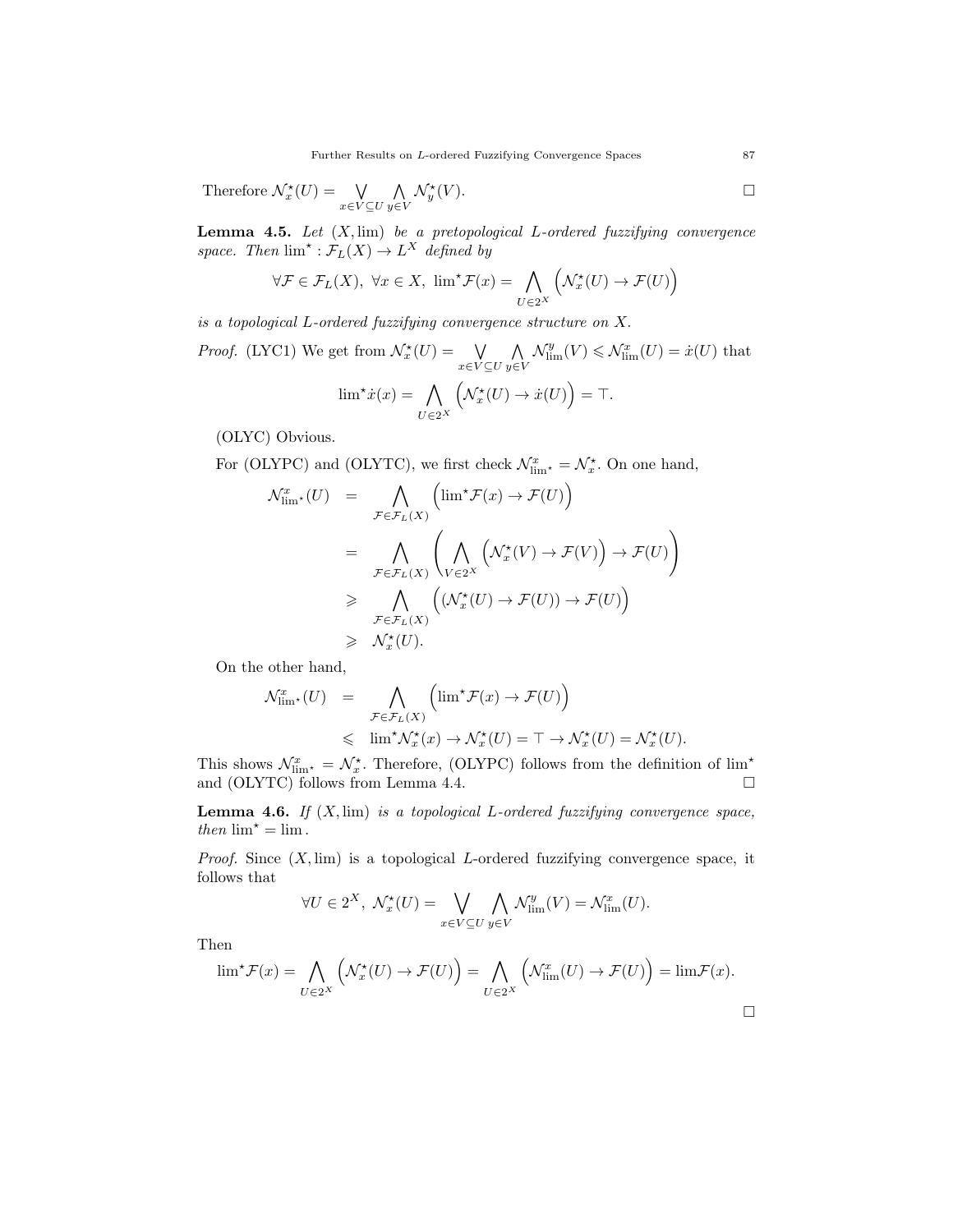Theorem 4.7. L-OFYTC is a bireflective subcategory of L-OFYPC.

*Proof.* For a pretopological L-ordered fuzzifying convergence space  $(X, \text{lim})$ , we claim that  $id_X : (X, \text{lim}) \to (X, \text{lim}^*)$  is the L-**OFYTC**-bireflector.

For this it suffices to prove:

- (1)  $(X, \text{lim}^*)$  is a topological *L*-ordered fuzzifying convergence space.
- $(2)$   $id_X : (X, \text{lim}) \to (X, \text{lim}^*)$  is continuous.
- (3) For each topological L-ordered fuzzifying convergence space  $(Y, \lim_{Y} )$  and each mapping  $f : X \to Y$ , the continuity of  $f : (X, \text{lim}) \to (Y, \text{lim}_Y)$  implies the continuity of  $f : (X, \text{lim}^*) \to (Y, \text{lim}_Y).$

By Lemmas 4.1, 4.5 and 4.6,  $(1)$ – $(3)$  are trivial and omitted.

Corollary 4.8. The category L-OFYTC is topological over Set.

### 5. Relations Between SL-OGCS (SL-GCS) and L-OFYC (L-FYC)

The aim of this section is to investigate the relations between L-ordered fuzzifying convergence structures and stratified L-ordered convergence structures.

**Theorem 5.1.** Let lim be an L-ordered fuzzifying convergence structure on X and define  $Lim^{\text{lim}} : \mathscr{F}_L^s(X) \to L^X$  as follows:

$$
\forall \mathscr{F} \in \mathscr{F}_L^s(X), \ x \in X, \ Lim^{\lim} \mathscr{F}(x) = \lim \mathscr{F}^{\mathscr{F}}(x).
$$

Then  $Lim^{\text{lim}}$  is a stratified L-ordered convergence structure on X.

Proof. (LGC1) By Lemma 3.3 (2), we have

$$
Lim^{\lim}[x](x) = \lim \mathcal{F}^{[x]}(x) = \lim \dot{x}(x) = \top.
$$

(OLGC) Take any  $\mathscr{F}, \mathscr{G} \in \mathscr{F}_L^s(X)$ . Then

$$
S(Lim^{\lim}\mathscr{F}, Lim^{\lim}\mathscr{G}) = S(\lim \mathscr{F}^{\mathscr{F}}, \lim \mathscr{F}^{\mathscr{G}})
$$
  
\n
$$
\geq S_{\mathscr{F}}(\mathscr{F}^{\mathscr{F}}, \mathscr{F}^{\mathscr{G}}) \quad \text{(by (OLYC))}
$$
  
\n
$$
= \bigwedge_{U \in 2^X} (\mathscr{F}^{\mathscr{F}}(U) \to \mathscr{F}^{\mathscr{G}}(U))
$$
  
\n
$$
= \bigwedge_{U \in 2^X} (\mathscr{F}(\chi_U) \to \mathscr{G}(\chi_U))
$$
  
\n
$$
\geq \bigwedge_{A \in L^X} (\mathscr{F}(A) \to \mathscr{G}(A))
$$
  
\n
$$
= S_{\mathscr{F}}(\mathscr{F}, \mathscr{G}).
$$

**Corollary 5.2.** If lim is an L-fuzzifying convergence structure on X, then  $Lim^{\text{lim}}$ is a stratified L-generalized convergence structure on X.

 $\Box$ 

**Theorem 5.3.** If  $f : (X, \lim_1) \rightarrow (Y, \lim_2)$  is continuous with respect to Lfuzzifying (L-ordered fuzzifying) convergence structures  $\lim_{1}$  and  $\lim_{2}$ , then f:  $(X, Lim^{\lim_1}) \rightarrow (Y, Lim^{\lim_2})$  is continuous with respect to stratified L-generalized  $(L$ -ordered) convergence structures  $Lim^{\lim_1}$  and  $Lim^{\lim_2}$ .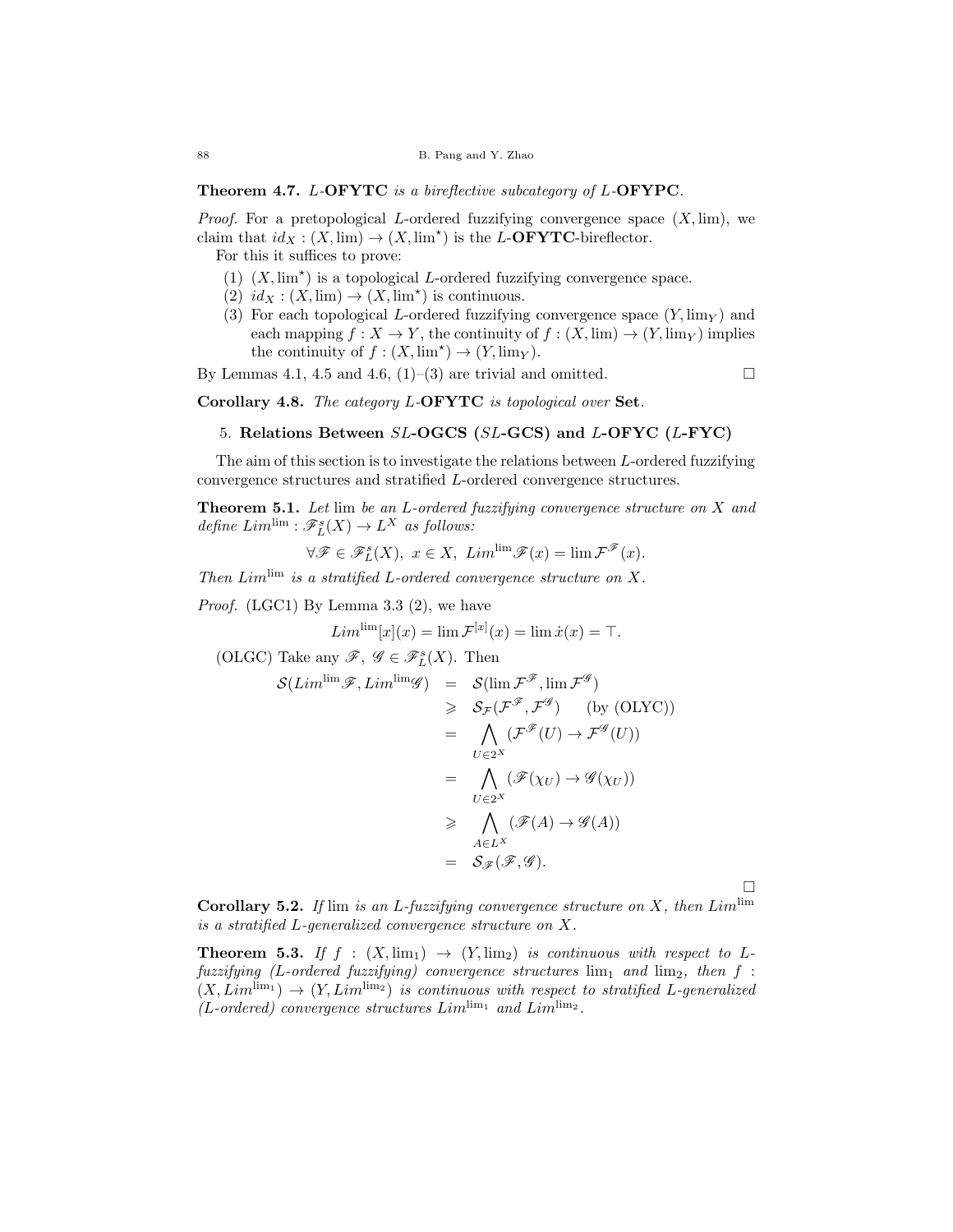*Proof.* Since  $f : (X, \lim_1) \to (Y, \lim_2)$  is continuous, we have

$$
\forall \mathcal{F} \in \mathcal{F}_L(X), \ \forall x \in X, \ \lim_{1} \mathcal{F}(x) \leqslant \lim_{2} f^{\Rightarrow}(\mathcal{F})(f(x)).
$$

Then for each  $\mathscr{F} \in \mathscr{F}_L^s(X)$  and  $x \in X$ , we have

$$
Lim^{\lim_1} \mathscr{F}(x) = \lim_1 \mathcal{F}^{\mathscr{F}}(x)
$$
  
\n
$$
\leq \lim_2 f^{\Rightarrow} (\mathcal{F}^{\mathscr{F}})(f(x))
$$
  
\n
$$
= \lim_2 \mathcal{F}^{f^{\Rightarrow}(\mathscr{F})}(f(x)) \text{ (by Lemma 4.3 (4))}
$$
  
\n
$$
= Lim^{\lim_2} f^{\Rightarrow}(\mathscr{F})(f(x)).
$$

Therefore,  $f : (X, Lim^{\lim_1}) \to (Y, Lim^{\lim_2})$  is continuous.

By Theorems 5.1 and 5.3, we obtain a concrete functor  $\mathbb{F}$ : L-OFYC $\rightarrow$ L-OGCS by

$$
\mathbb{F}: (X, \text{lim}) \mapsto (X, \text{Lim}^{\text{lim}})
$$
 and  $f \mapsto f$ .

**Theorem 5.4.** Let  $Lim$  be a stratified  $L$ -ordered convergence structure on  $X$  and define  $\lim^{Lim}$  :  $\mathcal{F}_L(X) \to L^X$  as follows:

$$
\forall \mathcal{F} \in \mathcal{F}_L(X), \ \forall x \in X, \ \lim^{Lim} \mathcal{F}(x) = Lim\mathcal{F}^{\mathcal{F}}(x).
$$

Then  $\lim^{Lim}$  is an L-ordered fuzzifying convergence structure on X.

Proof. (LYC1) By Lemma 3.1 (2), we have

$$
\lim^{Lim} \dot{x}(x) = Lim\mathscr{F}^{\dot{x}}(x) = Lim[x](x) = \top.
$$

(OLYC) Take any  $\mathcal{F}, \mathcal{G} \in \mathcal{F}_L(X)$ . Then

$$
\mathcal{S}(\lim^{Lim} \mathcal{F}, \lim^{Lim} \mathcal{G}) = \mathcal{S}(\mathcal{L}im\mathcal{F}^{\mathcal{F}}, \mathcal{L}im\mathcal{F}^{\mathcal{G}})
$$
\n
$$
\geq \mathcal{S}_{\mathcal{F}}(\mathcal{F}^{\mathcal{F}}, \mathcal{F}^{\mathcal{G}}) \quad \text{(by (OLGC))}
$$
\n
$$
= \bigwedge_{A \in L^{X}} (\mathcal{F}^{\mathcal{F}}(A) \to \mathcal{F}^{\mathcal{G}}(A))
$$
\n
$$
= \bigwedge_{A \in L^{X}} \left( \bigvee_{a \in L} a \land \mathcal{F}(A_{[a]}) \to \bigvee_{b \in L} b \land \mathcal{G}(A_{[b]}) \right)
$$
\n
$$
\geq \bigwedge_{A \in L^{X}} \bigwedge_{a \in L} (a \land \mathcal{F}(A_{[a]}) \to a \land \mathcal{G}(A_{[a]}))
$$
\n
$$
\geq \bigwedge_{A \in L^{X}} \bigwedge_{a \in L} (\mathcal{F}(A_{[a]}) \to \mathcal{G}(A_{[a]})) \quad \text{(by Lemma 2.1 (H4))}
$$
\n
$$
\geq \bigwedge_{U \in 2^{X}} (\mathcal{F}(U) \to \mathcal{G}(U))
$$
\n
$$
= \mathcal{S}_{\mathcal{F}}(\mathcal{F}, \mathcal{G}).
$$

Corollary 5.5. If  $Lim$  is a stratified L-generalized convergence structure on  $X$ , then  $\lim_{\Delta t \to 0} L$ -fuzzifying convergence structure on X.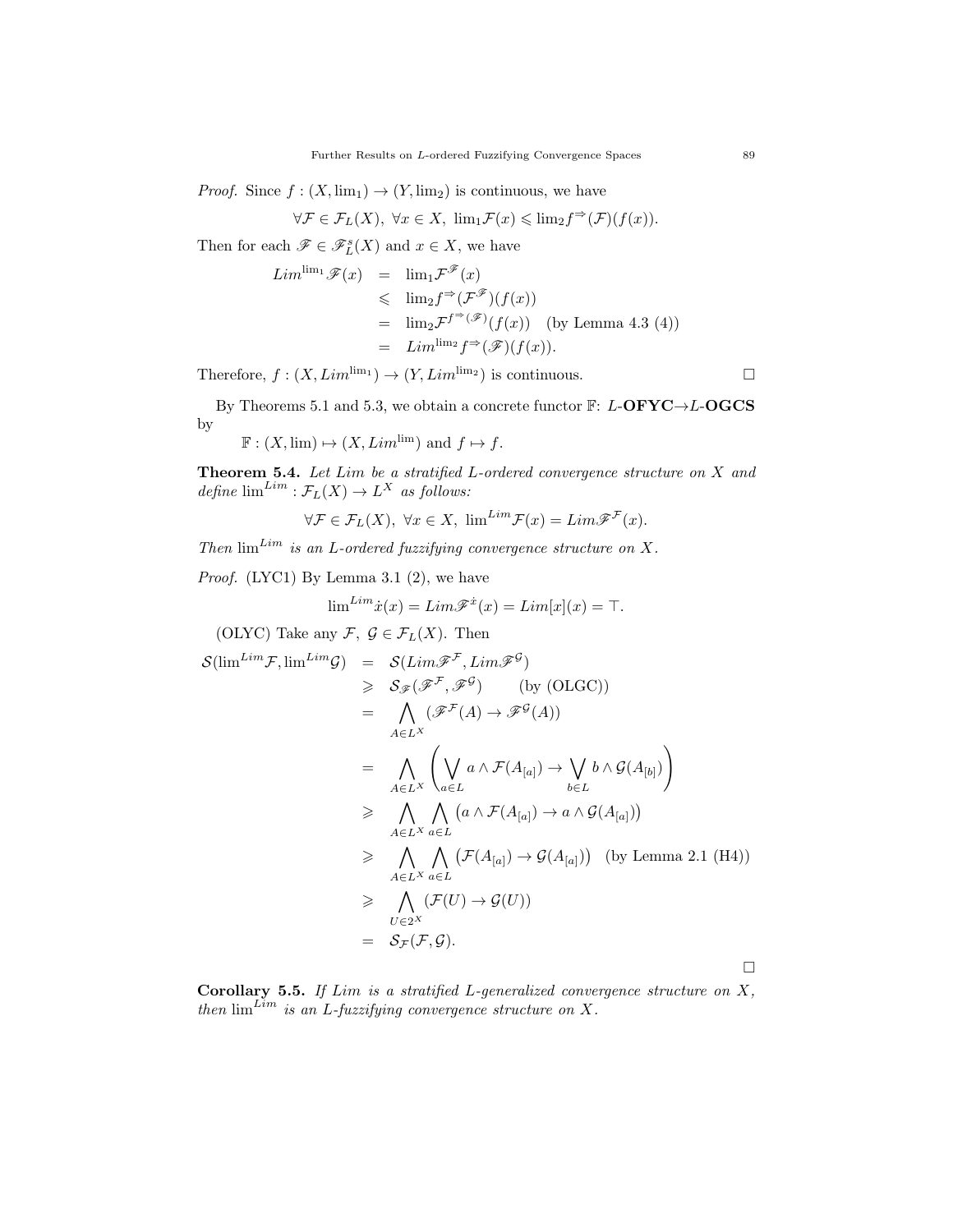**Theorem 5.6.** If  $f : (X, Lim_1) \rightarrow (Y, Lim_2)$  is continuous with respect to stratified L-generalized (L-ordered) convergence structures  $Lim_1$  and  $Lim_2$ , then  $f$ :  $(X, \lim^{Lim_1}) \to (Y, \lim^{Lim_2})$  is continuous with respect to L-fuzzifying (L-ordered fuzzifying) convergence structures  $\lim^{Lim_1}$  and  $\lim^{Lim_2}$ .

*Proof.* Since  $f : (X, Lim_1) \rightarrow (Y, Lim_2)$  is continuous, we have

$$
\forall \mathscr{F} \in \mathscr{F}_L^s(X), \ \forall x \in X, \ Lim_1\mathscr{F}(x) \leqslant Lim_2f^{\Rightarrow}(\mathscr{F})(f(x)).
$$

Then for each  $\mathcal{F} \in \mathcal{F}_L(X)$  and  $x \in X$ , we have

$$
\lim^{Lim_1} \mathcal{F}(x) = Lim_1 \mathcal{F}^{\mathcal{F}}(x)
$$
  
\n
$$
\leq Lim_2 f^{\Rightarrow} (\mathcal{F}^{\mathcal{F}})(f(x))
$$
  
\n
$$
= Lim_2 \mathcal{F}^{f^{\Rightarrow}(\mathcal{F})}(f(x)) \text{ (by Lemma 4.1 (4))}
$$
  
\n
$$
= lim^{Lim_2} f^{\Rightarrow} (\mathcal{F})(f(x)).
$$

Therefore,  $f : (X, \lim^{Lim_1}) \to (Y, \lim^{Lim_2})$  is continuous.

By Theorems 5.4 and 5.6, we obtain a concrete functor  $\mathbb{G}$ :  $SL\text{-}OGCS\rightarrow L$ OFYC by

 $\mathbb{G} : (X, Lim) \mapsto (X, \lim^{Lim})$  and  $f \mapsto f$ .

Theorem 5.7. Let lim be an L-fuzzifying (L-ordered fuzzifying) convergence structure on X and Lim a stratified L-generalized (L-ordered) convergence structure on X. Then  $\lim^{\text{Lim}} = \lim$  and  $\text{Lim}^{\text{lim}} \leq \text{Lim}$ .

Proof. By Theorem 3.5, we have

$$
\lim^{Lim^{\lim}} \mathcal{F}(x) = Lim^{\lim} \mathcal{F}^{\mathcal{F}}(x) = \lim \mathcal{F}^{\mathcal{F}^{\mathcal{F}}}(x) = \lim \mathcal{F}(x)
$$

and

$$
Lim^{\lim^{Lim}}\mathscr{F}(x) = \lim^{Lim}\mathcal{F}^{\mathscr{F}}(x) = Lim\mathscr{F}^{\mathcal{F}^{\mathscr{F}}}(x) \leq Lim\mathscr{F}(x).
$$

Theorem 5.8. The category L-OFYC can be embedded in the category SL-OGCS as a coreflective full subcategory.

*Proof.* For a stratified L-ordered convergence space  $(X, Lim)$ , we claim that the L-OFYC-coreflector is given by

$$
id_X : \mathbb{F} \circ \mathbb{G}(X, Lim) = (X, Lim^{\lim^{Lim}}) \to (X, Lim).
$$

In fact:

Step 1:  $id_X : \mathbb{F} \circ \mathbb{G}(X, Lim) = (X, Lim^{\lim^{Lim}}) \to (X, Lim)$  is continuous. By Theorem 5.7, it is obvious.

**Step 2:** The continuity of  $f : \mathbb{F}(Y, \lim_{Y} ) = (Y, \text{Lim}^{\lim_{Y}} ) \rightarrow (X, \text{Lim})$  implies the continuity of  $f : (Y, \lim_Y) \to \mathbb{G}(X, \text{Lim}) = (X, \lim^{\text{Lim}})$ . Since  $f : \mathbb{F}(Y, \lim_Y) \to$  $(X, Lim)$  is continuous, we have

$$
\forall \mathscr{F} \in \mathscr{F}_{L}^{s}(X),\ \forall y \in Y,\ Lim^{\lim_{Y}}\mathscr{F}(y) \leqslant Limf^{\Rightarrow}(\mathscr{F})(f(y)).
$$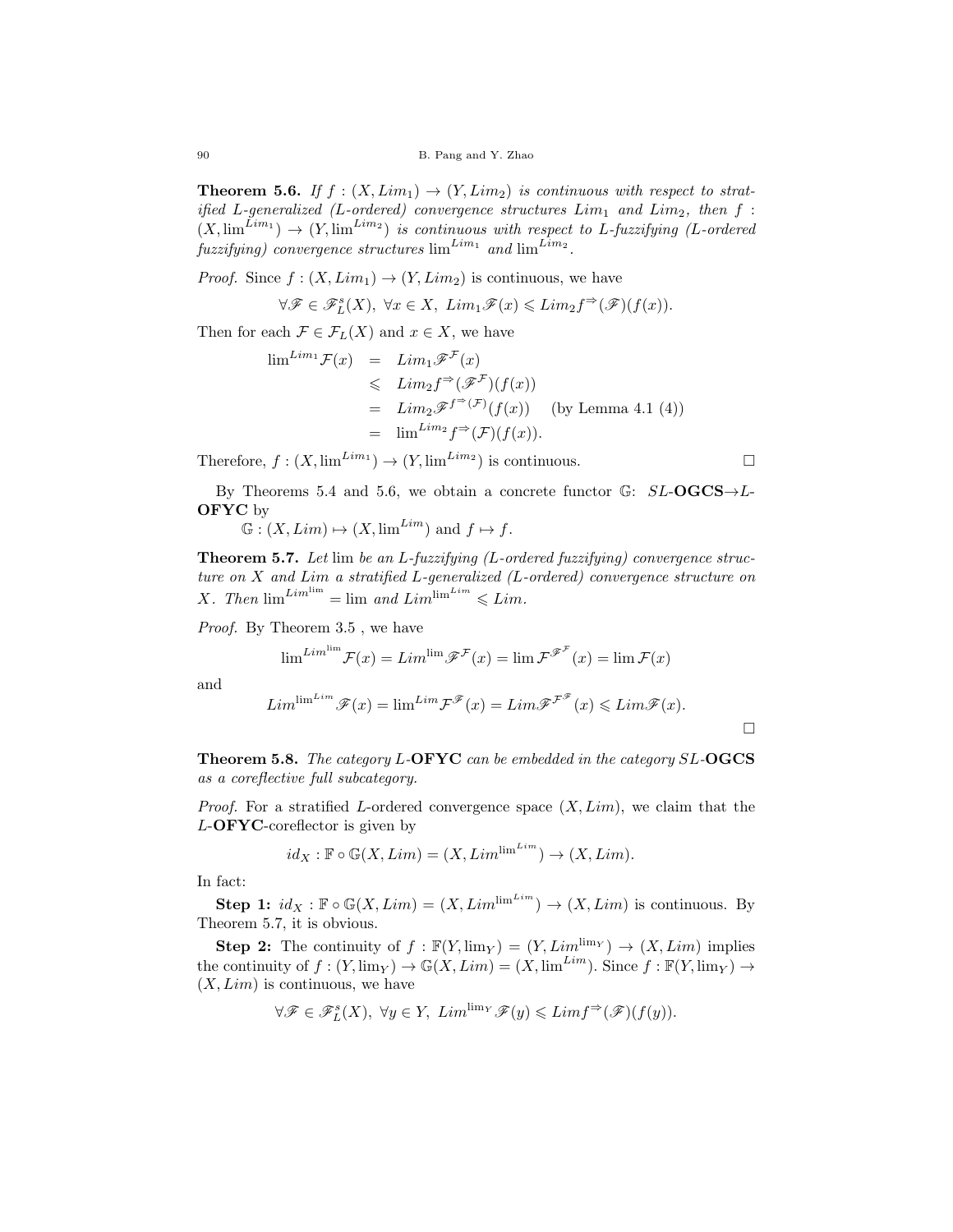Then for each  $\mathcal{F} \in \mathcal{F}_L(X)$ , it follows that

$$
\lim_{Y} \mathcal{F}(y) = \lim_{L \infty} L \lim_{Y} \mathcal{F}(y) \quad \text{(by Theorem 5.7)}
$$
\n
$$
= L \lim_{Y} \mathcal{F}^{\mathcal{F}}(y)
$$
\n
$$
\leq L \lim_{Y} f^{\Rightarrow} (\mathcal{F}^{\mathcal{F}})(f(y))
$$
\n
$$
= L \lim_{Y} \mathcal{F}^{(Y)}(f(y))
$$
\n
$$
= \lim_{Y} L \lim_{Y} (f^{\Rightarrow} (\mathcal{F}^{\circ})(f(y))).
$$

Thus,  $f: (Y, \lim_Y) \to \mathbb{G}(X, \text{Lim})$  is continuous. Therefore, the conclusion holds.  $\Box$ 

Corollary 5.9. The category L-FYC can be embedded in the category SL-GCS as a coreflective full subcategory.

Acknowledgements. The authors would like to express their sincere thanks to the anonymous reviewers for their careful reading and constructive comments. This work is supported by National Nature Science Foundation Committee (NSFC) of China (No. 61573119), China Postdoctoral Science Foundation (No. 2015M581434), Fundamental Research Project of Shenzhen (No. JCYJ20120613144110654 and No. JCYJ20140417172417109).

#### **REFERENCES**

- [1] J. Adámek, H. Herrlich and G. E. Strecker, *Abstract and concrete categories*, Wiley, New York, 1990.
- [2] J. M. Fang, Stratified L-ordered convergence structures, Fuzzy Sets Syst., 161 (2010), 2130– 2149.
- [3] J. M. Fang, Relationships between L-ordered convergence structures and strong L-topologies, Fuzzy Sets Syst., 161(22) (2010), 2923–2944.
- [4] J. Gutiérrez García, I. Mardones Pérez and M. H. Burton, The relationship between various filter notions on a GL-Monoid, J. Math. Anal. Appl., 230(1999), 291-302.
- [5] U. Höhle and A. P. Šostak, Axiomatic foudations of fixed-basis fuzzy topology, in: U. Höhle, S.E. Rodabaugh(Eds.), Mathematics of Fuzzy Sets: Logic, Topology, and Measure Theory, Handbook Series, vol.3, Kluwer Academic Publishers, Boston, Dordrecht, London, 1999, 123– 173.
- [6] U. Höhle, Characterization of L-topologies by L-valued neighborhoods, Chapter 5, In [5], 389–432.
- [7] U. Höhle, Many valued topology and its applications, Kluwer Academic Publishers, Boston, Dordrecht, London, 2001.
- [8] G. Jäger, A category of L-fuzzy convergence spaces, Quaest. Math.,  $24$  (2001), 501–517.
- [9] G. Jäger, Subcategories of lattice-valued convergence spaces, Fuzzy Sets Syst., 156 (2005), 1–24.
- [10] G. Jäger, Pretopological and topological lattice-valued convergence spaces, Fuzzy Sets Syst., 158 (2007), 424–435.
- [11] B. Y. Lee, J. H. Park and B. H. Park, Fuzzy convergence structures, Fuzzy Sets Syst., 56 (1993), 309–315.
- [12] L. Q. Li and Q. Jin, On stratified L-convergence spaces: Pretopological axioms and diagonal axioms, Fuzzy Sets Syst., 204 (2012), 40–52.
- [13] E. Lowen, R. Lowen and P. Wuyts, The categorical topological approach to fuzzy topology and fuzzy convergence, Fuzzy Sets Syst., 40 (1991), 347–373.
- [14] K. C. Min, Fuzzy limit spaces, Fuzzy Sets Syst., 32 (1989), 343–357.